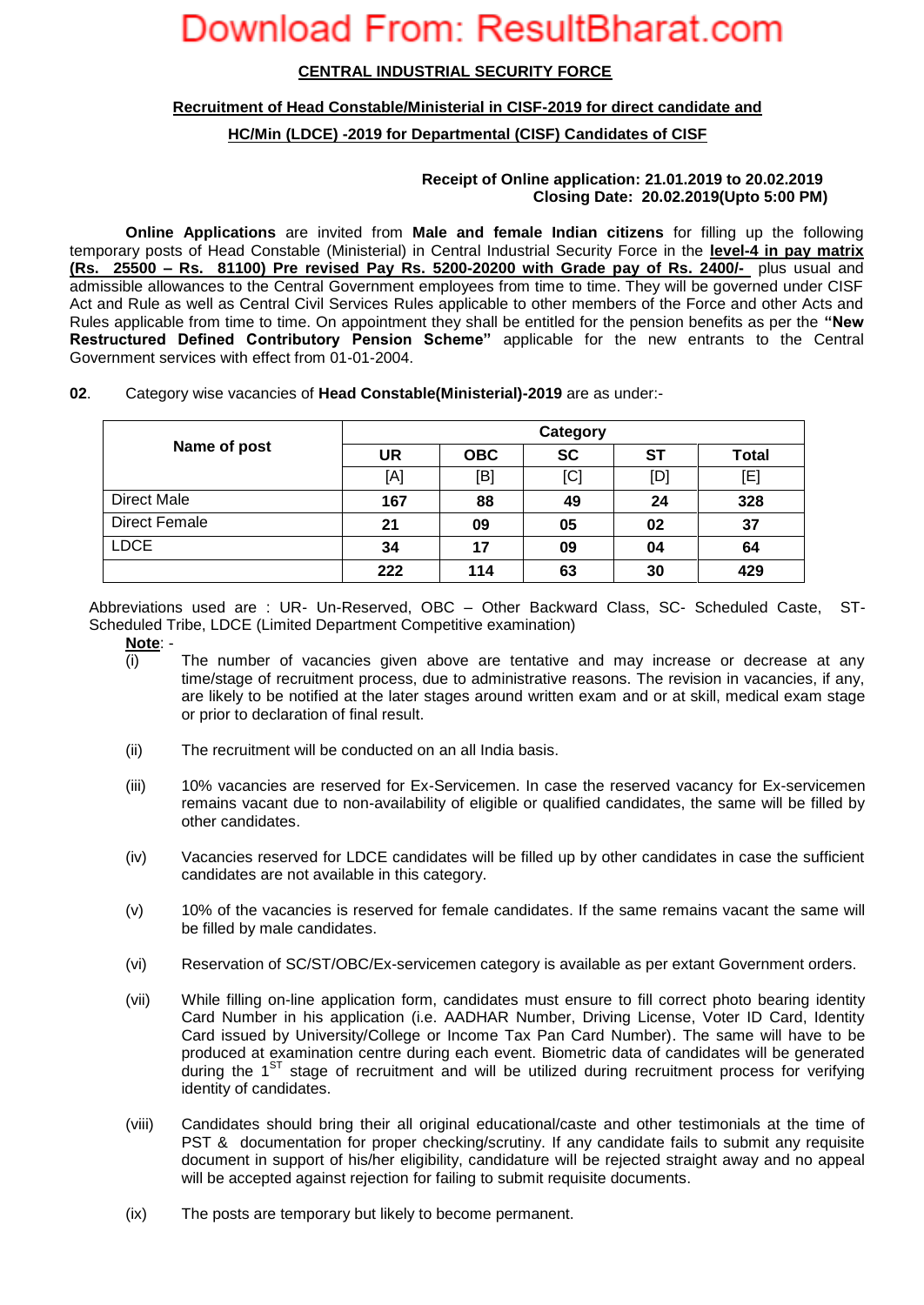- (x) Candidates selected for appointment are liable to serve anywhere in Indian Territory and abroad.
- (xi) If any candidate fills wrong information in their application form or uploads fake photograph of any other person /celebrity or object or puts **blank photo** etc., suitable action will be taken against him as per provision under cyber-crime IT Act 2000.
- (xii) Candidates of reserve category whose caste certificate is in following manner may be accepted as per prescribed certificate and the candidates may be allowed to continue in recruitment process against vacancy of respective reserved category :
	- a. Name of candidate, fathers name, locality/village/town from where they belongs is clearly mentioned.
	- b. Certificate has been issued by the appropriate/prescribed authority.
	- c. Authority of Govt. of India/resolution is correctly mentioned in caste certificate which justifies the claim of individual against reserved category.
	- d. Caste mentioned in caste certificate of the individual actually belongs to reserve category as per reservation policy of Central Government and is available in central list as notified by Central Government.
- (xiii) A candidate who has applied for recruitment, indicating his category as SC/ST/OBC and fails to produce caste certificate at the time of PST, his candidature will be rejected straight away, for submitting false information.

**03**. The recruitment process will consist of Height Bar Test (HBT), Physical Standard Test (PST), Documentation, Written Test, Skill test (typewriting) and Medical Examination. The salient features of the recruitment are as under:-

- (i) Application from candidates will be accepted through **ONLINE MODE only** at CISF website **https://cisfrectt.in**. No other mode for submission of application is allowed.
- (ii) Candidates should also not wait till the last date of application to avoid a situation where they are deprived to fill up application due to crash of website on account of heavy influx of applications and delay attributable to technical errors.
- (iii) Application fee @ Rs.100/- from General and OBC candidates will be charged. Candidates belonging to Scheduled Caste, Scheduled Tribe, women and Ex-servicemen are exempted from paying fee. All such candidates must submit requisite certificate in prescribed proforma from the competent authority to prove their status. Failing to produce certificate in the prescribed format will render their candidature to be cancelled at PST stage itself.
- (iv) The Call up letter/Admit card to the candidates will be uploaded on the website **https://cisfrectt.in** at each stage i.e. for PST, documentation, Written Test, skill test (Typewriting) and Detailed medical examination during the recruitment process.
- **(v) There will be three stages of recruitment before medical examination as under:**
	- **a) PST, Documentation**
	- **b) OMR/Computer based written examination which will be bilingual i.e. Hindi & English.**
	- **c) Skill test (Typewriting test)**

**Note:-** The sequence of the above three stages may interchange at the discretion of CISF due to administrative reasons/prevailing circumstances. If written examination is conducted in the 2<sup>nd</sup> stage, the number of candidates to be called for the  $3<sup>rd</sup>$  stage would purely depend on merit in the written examination for which qualifying marks would be 35% **for General and Ex-Servicemen** and 33% for SC/ST/OBC. However it will not be mandatory to call all the qualified candidates in the written examination for the  $3<sup>rd</sup>$  stage i.e. Skill test (typewriting). The number of candidates to be called for  $3<sup>rd</sup>$  stage would depend on total number of qualified candidates in the written examination with reference to the number of vacancies for each post and each category. Accordingly cut off marks would be prescribed for each category.

- (vi) After completion of skill test a common merit list would be drawn. Meritorious candidates will be provisionally selected for the post of Head Constable/Ministerial on the basis of the merit position from that common merit list.
- (vii) List of provisionally selected candidates will be uploaded on CISF website.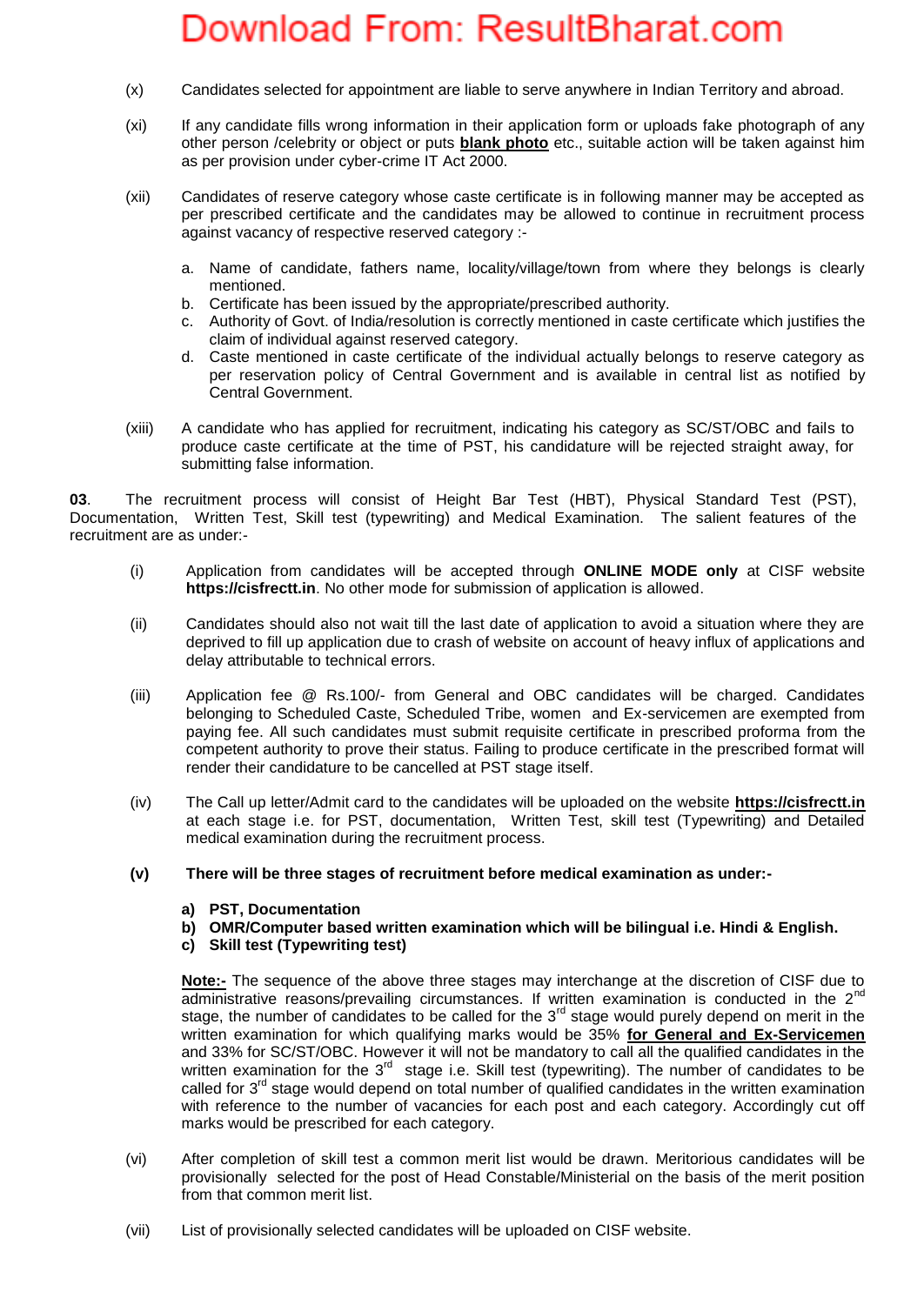- (viii) The candidates who find place in the provisional select list as per available vacancy in each Post and category will be called for Detailed Medical Examination (DME).
- (ix) The candidates will be medically examined in accordance with revised uniform guidelines for recruitment medical examination in CAPFs & AR issued vide MHA UO No. A.VI-1/2014-Rectt (SSB) dated 20<sup>th</sup> May'2015 and any other instructions issued by Govt. of India from time to time to assess their physical and medical fitness.

### **(x) Final selection will be made on the basis of merit in the written examination from amongst the candidates found fit in detailed medical examination & review medical examination.**

**4.**

| $\vert$ )<br>ELIGIBILITY CRITERIA REQUIRED FOR THE POSTS. |                                                                                                     |                                                                                                  |  |  |
|-----------------------------------------------------------|-----------------------------------------------------------------------------------------------------|--------------------------------------------------------------------------------------------------|--|--|
|                                                           |                                                                                                     | For the Post of HC(Min)                                                                          |  |  |
| a)                                                        | <b>Educational qualification</b>                                                                    | Intermediate or Senior Secondary<br>School                                                       |  |  |
|                                                           |                                                                                                     | Certificate (10+2) examination from recognized                                                   |  |  |
|                                                           |                                                                                                     | Board or University or equivalent.                                                               |  |  |
| b)                                                        | Age (Direct open market candidates)                                                                 | Between 18 to 25 years as on <b>20.02.2019</b> (closing                                          |  |  |
|                                                           |                                                                                                     | date for receipt of the application from candidates                                              |  |  |
|                                                           |                                                                                                     | in India) <i>including for the candidates of North</i>                                           |  |  |
|                                                           |                                                                                                     | East region.                                                                                     |  |  |
|                                                           | Categories eligible for relaxation in Age limit                                                     | Relaxation                                                                                       |  |  |
| (i)                                                       | <b>Schedule Caste/Tribe</b>                                                                         | Upto 5 Years in upper age limit.                                                                 |  |  |
| (ii)                                                      | <b>Other Backward Class</b>                                                                         | Upto 3 Years in upper age limit                                                                  |  |  |
| (iii)                                                     | Departmental candidates (Central Government)                                                        | Upto 45 years for SC/ST                                                                          |  |  |
|                                                           | with three year continuous service including                                                        | Upto 40 years for Gen/OBC                                                                        |  |  |
|                                                           | serving CISF personnel who are not eligible                                                         |                                                                                                  |  |  |
|                                                           | against the LDCE vacancies.                                                                         |                                                                                                  |  |  |
| (iv)                                                      | Candidates of Jammu & Kashmir<br>who had                                                            | Upto 5 years in upper age limit for General                                                      |  |  |
|                                                           | ordinarily been domiciled in the State of J&K                                                       | candidates.                                                                                      |  |  |
|                                                           | during the period from 1 <sup>st</sup> Jan 1980 to 31 <sup>st</sup> Dec,<br>1989.                   | Upto 10 years in upper age limit for SC/ST<br>candidates.                                        |  |  |
|                                                           | The person claiming relaxation under this                                                           |                                                                                                  |  |  |
|                                                           | category should produce the certificate to the                                                      | Upto 8 years in upper age limit for OBC<br>candidates.                                           |  |  |
|                                                           | effect that he/she had been domiciled in the State                                                  |                                                                                                  |  |  |
|                                                           | of J&K during the period from 1 <sup>st</sup> Jan 1980 to 31 <sup>st</sup>                          |                                                                                                  |  |  |
|                                                           | Dec 1989 from either the District Magistrate within                                                 |                                                                                                  |  |  |
|                                                           | whose jurisdiction he/she had ordinarily resided or                                                 |                                                                                                  |  |  |
|                                                           | from any other authority designated on his behalf                                                   |                                                                                                  |  |  |
|                                                           | by the Government of Jammu and Kashmir.                                                             |                                                                                                  |  |  |
| (v)                                                       | Children and dependent family members of                                                            | Upto 5 years in upper age limit for General                                                      |  |  |
|                                                           | victims KILLED in the 1984 riots and communal                                                       | candidates.                                                                                      |  |  |
|                                                           | riots of 2002 in Gujarat.                                                                           | Upto 10 years in upper age limit for SC/ST                                                       |  |  |
|                                                           | <b>Children means</b> (a) son (including adopted son)                                               | candidates.                                                                                      |  |  |
|                                                           | or (b) daughter (including adopted daughter)                                                        | Upto 8 years in upper age limit for OBC                                                          |  |  |
|                                                           | Dependent family member means (a) spouse or<br>(b) children or (c) brother or sister in the case of | candidates.                                                                                      |  |  |
|                                                           | unmarried victim who was wholly dependent on                                                        |                                                                                                  |  |  |
|                                                           | that victim at the time of his getting killed in the                                                |                                                                                                  |  |  |
|                                                           | riots would be eligible.                                                                            |                                                                                                  |  |  |
|                                                           | In order to be eligible for upper age relaxation                                                    |                                                                                                  |  |  |
|                                                           | in this category, the applicant should produce                                                      |                                                                                                  |  |  |
|                                                           | a certificate to that effect from the concerned                                                     |                                                                                                  |  |  |
|                                                           | <b>District Collector/District Magistrate where the</b>                                             |                                                                                                  |  |  |
|                                                           | victim was killed.                                                                                  |                                                                                                  |  |  |
|                                                           |                                                                                                     |                                                                                                  |  |  |
| (vi)                                                      | Ex-Servicemen                                                                                       | 3 years after deduction of the military service                                                  |  |  |
|                                                           |                                                                                                     | rendered from the actual age as on the date of                                                   |  |  |
|                                                           |                                                                                                     | reckoning.                                                                                       |  |  |
|                                                           |                                                                                                     |                                                                                                  |  |  |
|                                                           |                                                                                                     | Age concession will be allowed in accordance<br>with the orders issued by the Govt. from time to |  |  |
|                                                           |                                                                                                     | time and they will be allowed to deduct the period                                               |  |  |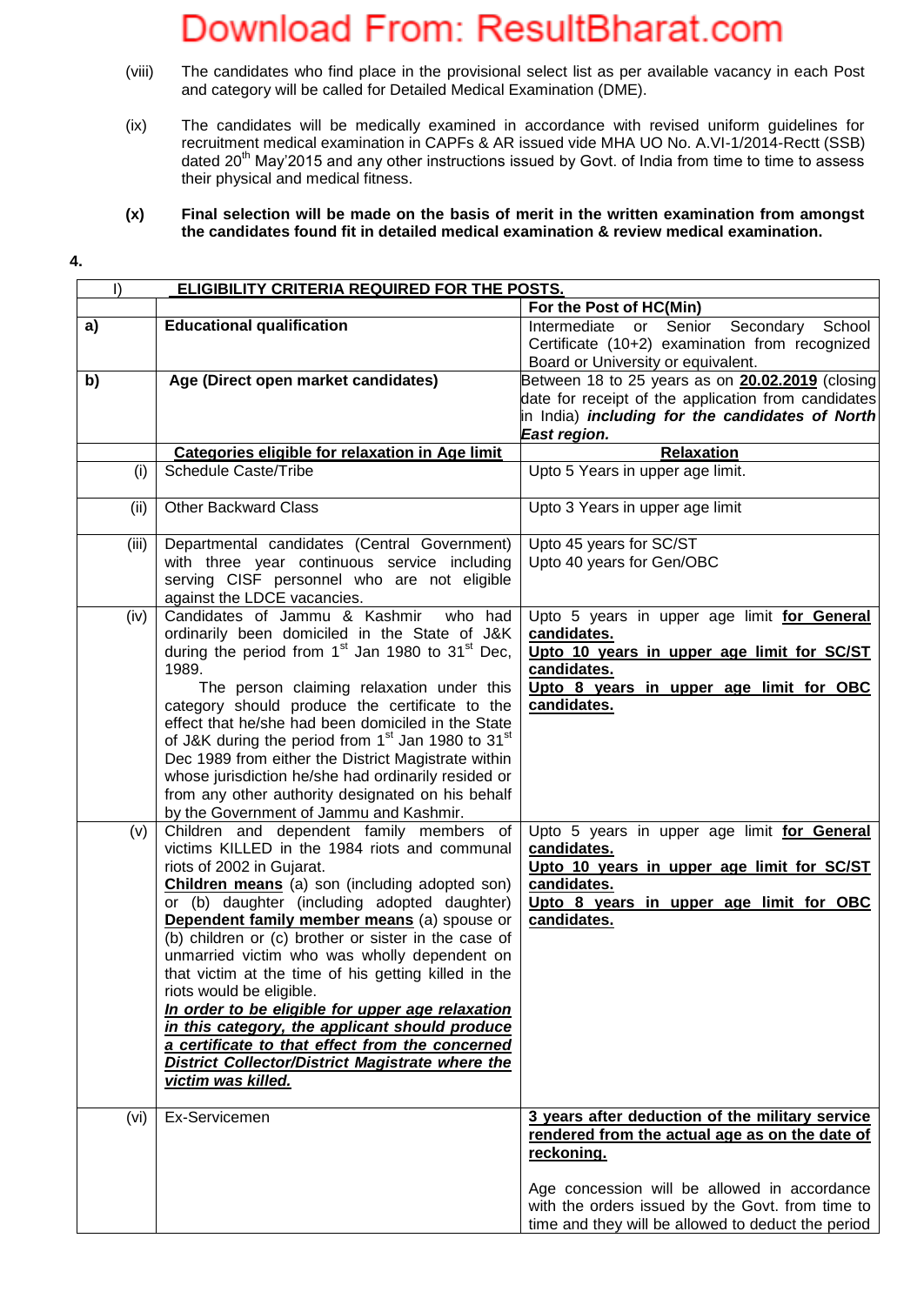|       |                                                  | of actual military service from his actual age as                                                   |
|-------|--------------------------------------------------|-----------------------------------------------------------------------------------------------------|
|       |                                                  | on 20.02.2019 and if the resultant age does not                                                     |
|       |                                                  | exceed the maximum age limit prescribed for the<br>post for which he is seeking appointment by more |
|       |                                                  | than three years, he shall be deemed to satisfy                                                     |
|       |                                                  | the condition regarding age limit.                                                                  |
| (vii) | For CISF personnel who intend to compete         |                                                                                                     |
|       | against the vacancies for Limited departmental   | Upto 35 years of age.                                                                               |
|       | competitive examination (LDCE) only :-           |                                                                                                     |
|       | Constable (GD), Head Constable(GD)<br>and        |                                                                                                     |
|       | Constable (Tradesman) with five year's regular   |                                                                                                     |
|       | service in respective grade as on 20.02.2019 and |                                                                                                     |
|       | possessing qualification prescribed for direct   |                                                                                                     |
|       | recruits under Para 4 (a) & (c)                  |                                                                                                     |
| C)    | <b>Other Essential qualifications.</b>           | Skill test norms on computer -                                                                      |
|       |                                                  | English Typing with minimum speed of 35 WPM                                                         |
|       |                                                  | on computer or Hindi Typing with minimum speed                                                      |
|       |                                                  | of 30 WPM on computer (Time allowed -10 mts)                                                        |
|       |                                                  | (35 w.p.m. in English and 30 w.p.m. Hindi                                                           |
|       |                                                  | corresponding to 10500 KDPH in English /9000                                                        |
|       |                                                  | KDPH in Hindi with average of 5 key depressions                                                     |
|       |                                                  | for each word on computer).                                                                         |
|       | d) PHYSICAL STANDARDS                            |                                                                                                     |

#### Category | Male | Female **Height** measurement Chest measurement | Height measurement Chest measurement For the candidates except Scheduled Tribes Candidates 165 cms Unexpanded- 77 Cms, Expanded-82 Cms 155 Cms NA All candidates belonging to Scheduled Tribe categories 162.5 Cms | Unexpanded-76 Cms, Expanded- 81 Cms 150 Cms | NA Relaxation :- Relaxable for candidates falling in the categories of Garhwalis, Kumaoni, Gorkhas, Dogras,Marathas and candidates belonging to the states of Sikkim, Nagaland, Arunachal Pradesh, Manipur, Tripura, Mizoram,<br>Meghalaya, Assam, Himachal Meghalaya, Pradesh and Jammu and Kashmir 162.5 Cms Unexpanded-77Cms, Expanded-82 Cms 150 Cms NA *Note***:** *Ex-Servicemen candidates are eligible for total relaxation in physical standards*

### **e)** Me

|                                                                                                                                                                                                                                                                                                                                                             | Medical Standard : |                                                                   |  |  |
|-------------------------------------------------------------------------------------------------------------------------------------------------------------------------------------------------------------------------------------------------------------------------------------------------------------------------------------------------------------|--------------------|-------------------------------------------------------------------|--|--|
| The person who seeks appointment for the above posts are liable to undergo medical examination in<br>accordance with revised medical guidelines for medical examination for recruitment in CAPFs and AR<br>issued vide MHA UO No. A.VI-1/2014-Rectt (SSB) dated 20 <sup>th</sup> May'2015. He shall fulfill the medical<br>standards as elucidated therein. |                    |                                                                   |  |  |
| Weight<br>Corresponding to height and age as per medical standards (for males and females).<br>i)<br>Weight will be recorded at the time of physical measurements but the decision on fitness<br>on account of weight will be taken at the time of medical examination.                                                                                     |                    |                                                                   |  |  |
| ii)<br>Eye sight                                                                                                                                                                                                                                                                                                                                            |                    |                                                                   |  |  |
| <b>Visual Acuity unaided (Near Vision)</b><br>1.                                                                                                                                                                                                                                                                                                            |                    |                                                                   |  |  |
|                                                                                                                                                                                                                                                                                                                                                             |                    | Better eye - N6                                                   |  |  |
| Worse eye - N9                                                                                                                                                                                                                                                                                                                                              |                    |                                                                   |  |  |
| 2.<br><b>Uncorrected visual acuity (Distant Vision)</b>                                                                                                                                                                                                                                                                                                     |                    |                                                                   |  |  |
| Better eye - 6/6                                                                                                                                                                                                                                                                                                                                            |                    |                                                                   |  |  |
| Worse eye - 6/9                                                                                                                                                                                                                                                                                                                                             |                    |                                                                   |  |  |
|                                                                                                                                                                                                                                                                                                                                                             | 3.                 | <b>Refraction</b>                                                 |  |  |
|                                                                                                                                                                                                                                                                                                                                                             |                    | Visual correction of any kind is not permitted even with glasses. |  |  |
|                                                                                                                                                                                                                                                                                                                                                             |                    |                                                                   |  |  |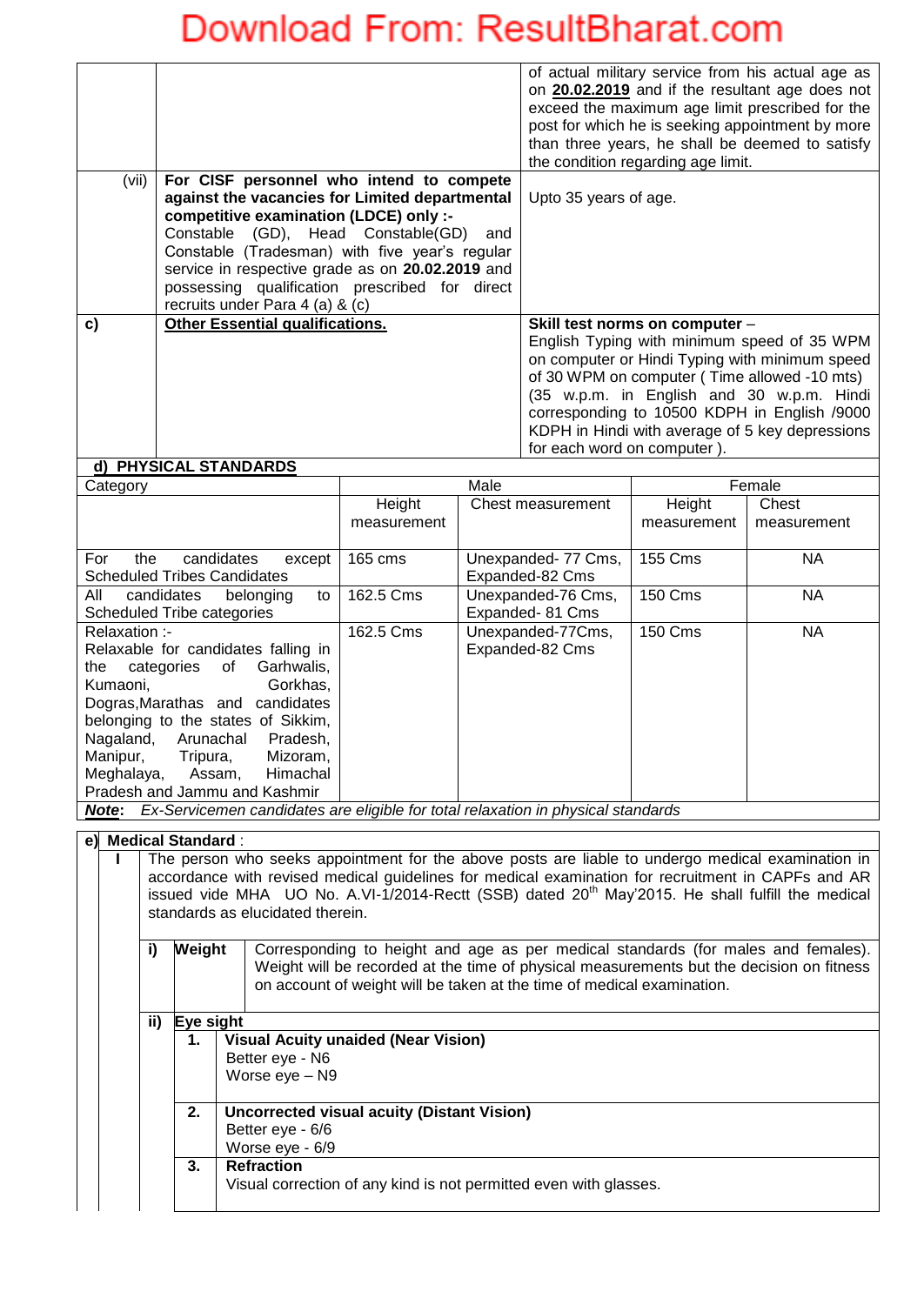|                                                                                                                                          |      |                                                                                                                                                                                                                                                                                                                                                                                                                                                                                                                                                | Colour Vision: CP III by ISIHARA.<br>4.                                                                                                                                                                                                                                                                                                                                                                                                                                  |  |  |  |  |
|------------------------------------------------------------------------------------------------------------------------------------------|------|------------------------------------------------------------------------------------------------------------------------------------------------------------------------------------------------------------------------------------------------------------------------------------------------------------------------------------------------------------------------------------------------------------------------------------------------------------------------------------------------------------------------------------------------|--------------------------------------------------------------------------------------------------------------------------------------------------------------------------------------------------------------------------------------------------------------------------------------------------------------------------------------------------------------------------------------------------------------------------------------------------------------------------|--|--|--|--|
|                                                                                                                                          |      |                                                                                                                                                                                                                                                                                                                                                                                                                                                                                                                                                | <b>Remarks</b><br>: Binocular vision is required.                                                                                                                                                                                                                                                                                                                                                                                                                        |  |  |  |  |
|                                                                                                                                          |      | The candidate must not have knock knee, flat foot, Varicose vein and squint in eyes. They must be<br>in good mental and bodily health and free from any physical defect likely to interfere with the efficient<br>performance of duties.                                                                                                                                                                                                                                                                                                       |                                                                                                                                                                                                                                                                                                                                                                                                                                                                          |  |  |  |  |
|                                                                                                                                          |      | Tattoos:-It is noticed that candidates having "Tattoos" on various parts of their body are appearing<br>iv)<br>for medical examination. In this regard, Ministry of Home Affairs vide its letter No. I-<br>45020/7/2012/Pers-II dated 12.01.2017 has issued the following guidelines regarding candidates<br>having tattoos applying for Head Constable/Ministerial Examination:-                                                                                                                                                              |                                                                                                                                                                                                                                                                                                                                                                                                                                                                          |  |  |  |  |
|                                                                                                                                          |      | (a) Content:-Being a secular country, the religious sentiments of our countrymen are to be respected<br>and thus, tattoos depicting religious symbol or figures and the name, as followed in Indian Army are<br>to be permitted.                                                                                                                                                                                                                                                                                                               |                                                                                                                                                                                                                                                                                                                                                                                                                                                                          |  |  |  |  |
|                                                                                                                                          |      |                                                                                                                                                                                                                                                                                                                                                                                                                                                                                                                                                | (b) Location:-Tattoos marked on traditional sites of the body like inner aspect of forearm but only left<br>forearm, being non-saluting limb or dorsum of the hands are to be allowed.                                                                                                                                                                                                                                                                                   |  |  |  |  |
|                                                                                                                                          |      |                                                                                                                                                                                                                                                                                                                                                                                                                                                                                                                                                | (c) Size:-Size must be less than 1/4 of the particular part (Elbow or Hand) of the body.<br><b>II.FOR LDCE CANDIDATES</b>                                                                                                                                                                                                                                                                                                                                                |  |  |  |  |
|                                                                                                                                          |      |                                                                                                                                                                                                                                                                                                                                                                                                                                                                                                                                                |                                                                                                                                                                                                                                                                                                                                                                                                                                                                          |  |  |  |  |
|                                                                                                                                          |      |                                                                                                                                                                                                                                                                                                                                                                                                                                                                                                                                                | Constable (GD), Head Constable(GD) and Constable (Tradesman) of CISF with five year's regular service in<br>respective grade as on 20.02.2019 can appear for the post of Head Constable/Ministerial. They should possess<br>the eligibility criteria at par with direct candidates as mentioned in para 4 (I) above.                                                                                                                                                     |  |  |  |  |
|                                                                                                                                          | III. |                                                                                                                                                                                                                                                                                                                                                                                                                                                                                                                                                | <b>ELIGIBILITY CRITERIA FOR EX-SERVICEMEN CANDIDATES</b>                                                                                                                                                                                                                                                                                                                                                                                                                 |  |  |  |  |
|                                                                                                                                          | a)   | Ex-Servicemen who are Havildar, Lance Naik or Sepoy in the Army or equivalent rank in the Air Force or<br>Navy are eligible to apply for the post of Head Constable/Min. Ex-servicemen holding the rank of<br>Subedar, Nb-Subedar or equivalent rank in the Army/Air Force/Navy may also compete in this<br>recruitment for lower post provided they fulfill the eligibility criteria and also they furnish their willingness<br>in writing that in the event of their selection they will not claim the post equivalent to the rank they were |                                                                                                                                                                                                                                                                                                                                                                                                                                                                          |  |  |  |  |
|                                                                                                                                          |      |                                                                                                                                                                                                                                                                                                                                                                                                                                                                                                                                                | holding in the Defense Forces.                                                                                                                                                                                                                                                                                                                                                                                                                                           |  |  |  |  |
|                                                                                                                                          |      |                                                                                                                                                                                                                                                                                                                                                                                                                                                                                                                                                | An 'ex-servicemen' means a person                                                                                                                                                                                                                                                                                                                                                                                                                                        |  |  |  |  |
| who has served in any rank whether as combatant or noncombatant in the Regular Army, Navy and<br>i)<br>Air Force of the Indian Union and |      |                                                                                                                                                                                                                                                                                                                                                                                                                                                                                                                                                |                                                                                                                                                                                                                                                                                                                                                                                                                                                                          |  |  |  |  |
| a)                                                                                                                                       |      |                                                                                                                                                                                                                                                                                                                                                                                                                                                                                                                                                | who either has been retired or relieved or discharged from such service whether at his own<br>request or has been relieved by the employer after earning his pension; or                                                                                                                                                                                                                                                                                                 |  |  |  |  |
|                                                                                                                                          |      |                                                                                                                                                                                                                                                                                                                                                                                                                                                                                                                                                | who has been relieved from such service on medical grounds attributable to military service<br>b)<br>or circumstances beyond his control and has been awarded medical or other disability<br>pension or                                                                                                                                                                                                                                                                  |  |  |  |  |
|                                                                                                                                          |      |                                                                                                                                                                                                                                                                                                                                                                                                                                                                                                                                                | who has been released from such service as a result of reduction in establishment<br>C)                                                                                                                                                                                                                                                                                                                                                                                  |  |  |  |  |
|                                                                                                                                          |      | ii)                                                                                                                                                                                                                                                                                                                                                                                                                                                                                                                                            | who has been released from such service after completing the specific period of engagement,<br>otherwise than at his own request or by way of dismissal, or discharge on account of misconduct or<br>inefficiency and has been given a gratuity; and includes personnel of the Territorial Army, namely,<br>pension holders for continuous embodied services;                                                                                                            |  |  |  |  |
|                                                                                                                                          |      | liii)                                                                                                                                                                                                                                                                                                                                                                                                                                                                                                                                          | or<br>personnel of the Army Postal Service who are part of Regular Army and retired from the Army Postal                                                                                                                                                                                                                                                                                                                                                                 |  |  |  |  |
| their control and awarded medical or other disability pension;                                                                           |      |                                                                                                                                                                                                                                                                                                                                                                                                                                                                                                                                                | Service without reversion to their parent service with pension, or are released from the Army Postal<br>service on medical grounds attributable to or aggravated by military service or circumstance beyond                                                                                                                                                                                                                                                              |  |  |  |  |
|                                                                                                                                          |      |                                                                                                                                                                                                                                                                                                                                                                                                                                                                                                                                                | or                                                                                                                                                                                                                                                                                                                                                                                                                                                                       |  |  |  |  |
| Personnel who were on deputation in Army Postal Service for more than six months prior to the 14 <sup>th</sup><br>IV)<br>April 1987;     |      |                                                                                                                                                                                                                                                                                                                                                                                                                                                                                                                                                | or                                                                                                                                                                                                                                                                                                                                                                                                                                                                       |  |  |  |  |
|                                                                                                                                          |      | V)                                                                                                                                                                                                                                                                                                                                                                                                                                                                                                                                             | Gallantry award winners of the Armed forces including personnel of Territorial Army;                                                                                                                                                                                                                                                                                                                                                                                     |  |  |  |  |
|                                                                                                                                          |      |                                                                                                                                                                                                                                                                                                                                                                                                                                                                                                                                                | or                                                                                                                                                                                                                                                                                                                                                                                                                                                                       |  |  |  |  |
|                                                                                                                                          | b)   | Vi)                                                                                                                                                                                                                                                                                                                                                                                                                                                                                                                                            | Ex-recruits boarded out or relieved on medical ground and granted medical disability pension.<br>Age They shall be allowed to deduct the period of Army service from their actual age and the resultant age<br>should not exceed the maximum age limit prescribed for these posts by more than three years. The<br>upper age limit shall be further relaxable up to 05 years in case of SC/ST candidates on production of<br>caste certificates in the prescribed format |  |  |  |  |
|                                                                                                                                          |      |                                                                                                                                                                                                                                                                                                                                                                                                                                                                                                                                                | The crucial date for determining age limit will be the closing date for receipt of application from<br>candidates. i.e. 20.02.2019 including for the candidates of North East region.                                                                                                                                                                                                                                                                                    |  |  |  |  |
|                                                                                                                                          | c)   | <b>Break in</b>                                                                                                                                                                                                                                                                                                                                                                                                                                                                                                                                | Should not be more than three years from the date of discharge from Army/Navy/Air                                                                                                                                                                                                                                                                                                                                                                                        |  |  |  |  |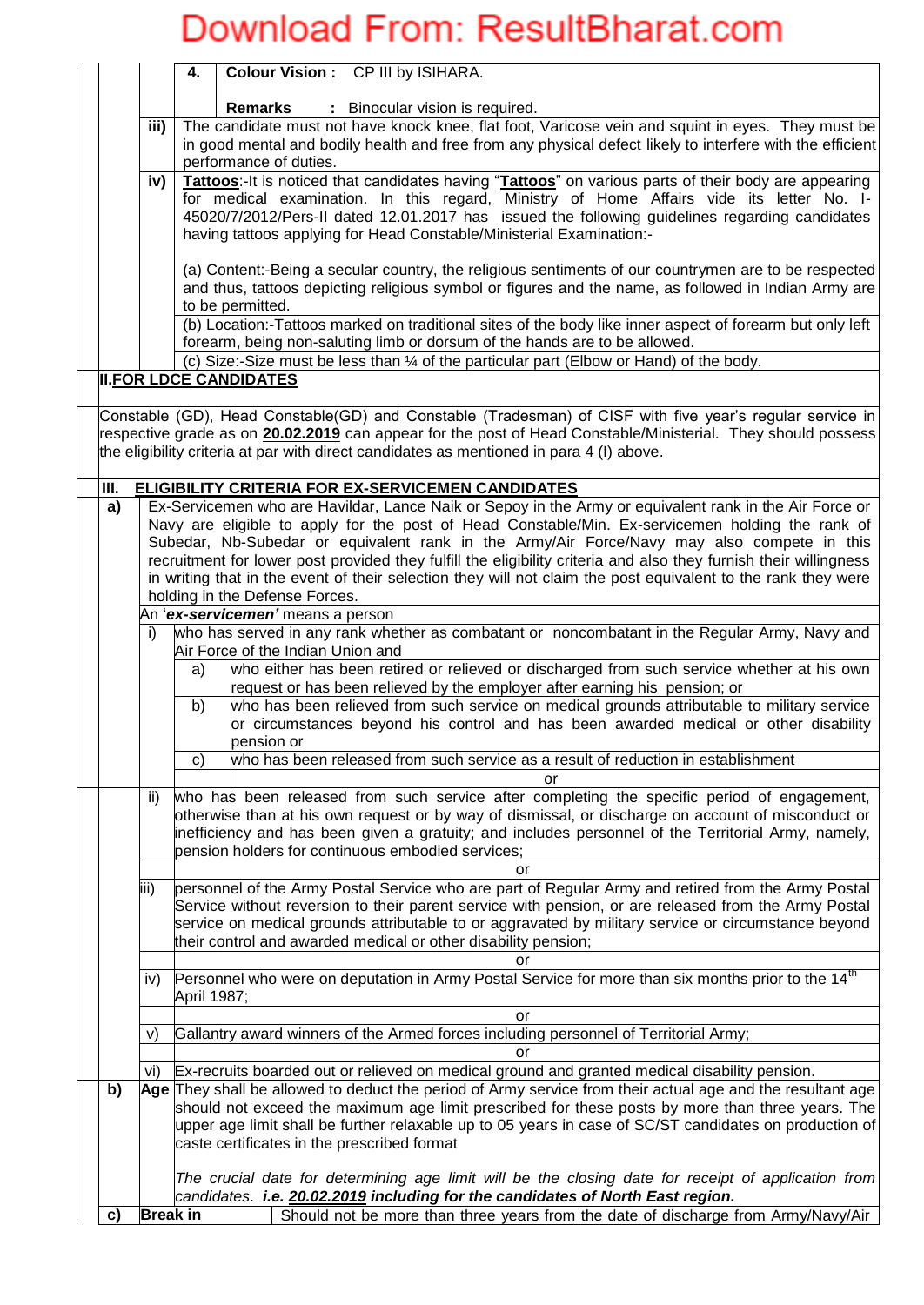|    | service              | Force as on the closing date for receipt of application from candidates.<br>i.e.<br>20.02.2019 including for the candidates of North East region.                                                                                                                                                                                                                                                                                                                                                                                                                                                                                                                                                                                                                                                                                                                                                                                                                                                                                                                                                                                                                                                                                                                                                                                                                                                                                                                                                                                                                                                                                                                                                                                                                                                                                                                                                                |
|----|----------------------|------------------------------------------------------------------------------------------------------------------------------------------------------------------------------------------------------------------------------------------------------------------------------------------------------------------------------------------------------------------------------------------------------------------------------------------------------------------------------------------------------------------------------------------------------------------------------------------------------------------------------------------------------------------------------------------------------------------------------------------------------------------------------------------------------------------------------------------------------------------------------------------------------------------------------------------------------------------------------------------------------------------------------------------------------------------------------------------------------------------------------------------------------------------------------------------------------------------------------------------------------------------------------------------------------------------------------------------------------------------------------------------------------------------------------------------------------------------------------------------------------------------------------------------------------------------------------------------------------------------------------------------------------------------------------------------------------------------------------------------------------------------------------------------------------------------------------------------------------------------------------------------------------------------|
| d) | <b>Education</b>     | 12 <sup>th</sup> pass or equivalent or equivalent educational certificate of Indian Army, Air                                                                                                                                                                                                                                                                                                                                                                                                                                                                                                                                                                                                                                                                                                                                                                                                                                                                                                                                                                                                                                                                                                                                                                                                                                                                                                                                                                                                                                                                                                                                                                                                                                                                                                                                                                                                                    |
|    | <b>Qualification</b> | Force or Navy.                                                                                                                                                                                                                                                                                                                                                                                                                                                                                                                                                                                                                                                                                                                                                                                                                                                                                                                                                                                                                                                                                                                                                                                                                                                                                                                                                                                                                                                                                                                                                                                                                                                                                                                                                                                                                                                                                                   |
| g) | NOTE - V             | NOTE-I: Ex-servicemen who have already secured employment in civil side under Central Government in Group "C"<br>& "D" posts on regular basis after availing of the benefits of reservation given to ex-servicemen for their re-<br>employment are NOT eligible for fee concession or for claiming benefits of reservation under Ex-Servicemen<br>category. However, they are eligible for age relaxation.<br><b>NOTE-II:</b> The period of "Call up Service" of an Ex-Serviceman in the Armed Forces shall also be treated<br>as service rendered in the Armed Forces for purpose of age relaxation.<br><b>NOTE-III:</b> For any serviceman of the three Armed Forces of the Union to be treated as Ex-Serviceman<br>for the purpose of securing the benefits of reservation, he must have already acquired, at the relevant<br>time of submitting his application for the Post/Service, the status of ex-serviceman and /or is in a position<br>to establish his acquired entitlement by documentary evidence from the competent authority that he<br>would complete specified term of engagement with the Armed Forces within the stipulated period of one<br>year from the CLOSING DATE 20.02.2019.<br><b>NOTE -IV:</b> Age concession is not admissible to sons, Daughters and dependents of Ex-servicemen.<br>Other terms and condition for re-employment of ex-servicemen as mentioned in Ex-<br>Servicemen (Re-employment in Central Civil Service and Posts) Amendment Rules, 2012 and any other<br>instruction issued by GOI from time to time, will also be applicable.<br><b>NOTE -VI:</b> , Ex-Servicemen will be required to appear at the time of PST event to record their<br>measurements, documentation and produce their education certificate and other testimonials. They will<br>also appear and qualify in written test, skill test & medical examination. Ex-Servicemen will be required |
|    |                      | to qualify in medical examination as per MHA UO No. A.VI-1/2014-Rectt (SSB) dated 20 <sup>th</sup> May'2015.<br><b>EXPLANATION 1:</b> The persons serving in the Armed Forces of the Union, who on retirement from                                                                                                                                                                                                                                                                                                                                                                                                                                                                                                                                                                                                                                                                                                                                                                                                                                                                                                                                                                                                                                                                                                                                                                                                                                                                                                                                                                                                                                                                                                                                                                                                                                                                                               |
|    |                      | service, would come under the category of "ex-serviceman" may be permitted to apply for re-employment                                                                                                                                                                                                                                                                                                                                                                                                                                                                                                                                                                                                                                                                                                                                                                                                                                                                                                                                                                                                                                                                                                                                                                                                                                                                                                                                                                                                                                                                                                                                                                                                                                                                                                                                                                                                            |
|    |                      | one year before the completion of the specified terms of engagement and avail themselves of all                                                                                                                                                                                                                                                                                                                                                                                                                                                                                                                                                                                                                                                                                                                                                                                                                                                                                                                                                                                                                                                                                                                                                                                                                                                                                                                                                                                                                                                                                                                                                                                                                                                                                                                                                                                                                  |
|    |                      | concessions available to ex-servicemen but shall not be permitted to leave the uniform until they                                                                                                                                                                                                                                                                                                                                                                                                                                                                                                                                                                                                                                                                                                                                                                                                                                                                                                                                                                                                                                                                                                                                                                                                                                                                                                                                                                                                                                                                                                                                                                                                                                                                                                                                                                                                                |
|    |                      | complete the specified term of engagement in the Armed Forces of the Union. Such candidates should                                                                                                                                                                                                                                                                                                                                                                                                                                                                                                                                                                                                                                                                                                                                                                                                                                                                                                                                                                                                                                                                                                                                                                                                                                                                                                                                                                                                                                                                                                                                                                                                                                                                                                                                                                                                               |
|    |                      | submit a certificate from the Commanding Officer concerned as per Appendix-'F'.                                                                                                                                                                                                                                                                                                                                                                                                                                                                                                                                                                                                                                                                                                                                                                                                                                                                                                                                                                                                                                                                                                                                                                                                                                                                                                                                                                                                                                                                                                                                                                                                                                                                                                                                                                                                                                  |

### **5 DISQUALIFICATION :** No person;

a) who has entered into or contracted a marriage with a person having spouse living.

or

b) who having a spouse living, has entered into or contracted a marriage with another person shall be eligible for appointment to the Force.

Provided that the Central Government may, if satisfied that such marriage is permissible under personal law applicable to such person and the other party to the marriage and there are other grounds to do so, exempt any person from the ambit of this rule.

### **6. PROCESS OF CERTIFICATION AND FORMAT OF CERTIFICATES:**

(i) Candidates who wish to be considered against vacancies reserved/or seek age-relaxation must submit/upload requisite certificate in prescribed proforma from the competent authority. Otherwise, their claim for SC/ST/OBC/Ex-Servicemen status will not be entertained and their candidature/ applications will be considered under General category subject to fulfilling requisite eligibility prescribed for General Category. The formats of the certificates are annexed. **Certificates obtained in any other format will not be accepted**. A person seeking appointment on the basis of reservation to OBCs must ensure that he/she possesses the caste/community certificate and does not fall in creamy layer on the crucial date. The crucial date for this process will be the closing date for receipt of online application i.e. **20.02.2019**. Candidates may also note that in respect of their candidature will remain provisional till the veracity of the concerned document is verified by the Appointing Authority.

(ii) Since the state of Assam is not issuing Domicile Certificate/Permanent residence Certificate, candidates belonging to the state of Assam are not required to submit the same. However, their selection will be subject to verification of residential status from the concerned District Authorities.

(iii) West Pakistani Refugees (WPRs) who are settled in J&K but have not been given the status of citizens of the state will be recruited without the condition of having a domicile certificate from the designated authority of the J&K State. Such candidates will be required to submit a nativity/identity certificate issued by the Naib Tehsildar/Sarpanch/Numberdar for the WPR as per **Appendix–'G'** .

### **NOTE- Candidates are warned that they will be permanently debarred from the examination in case they fraudulently claim SC/ST/OBC/ESM/LDCE status.**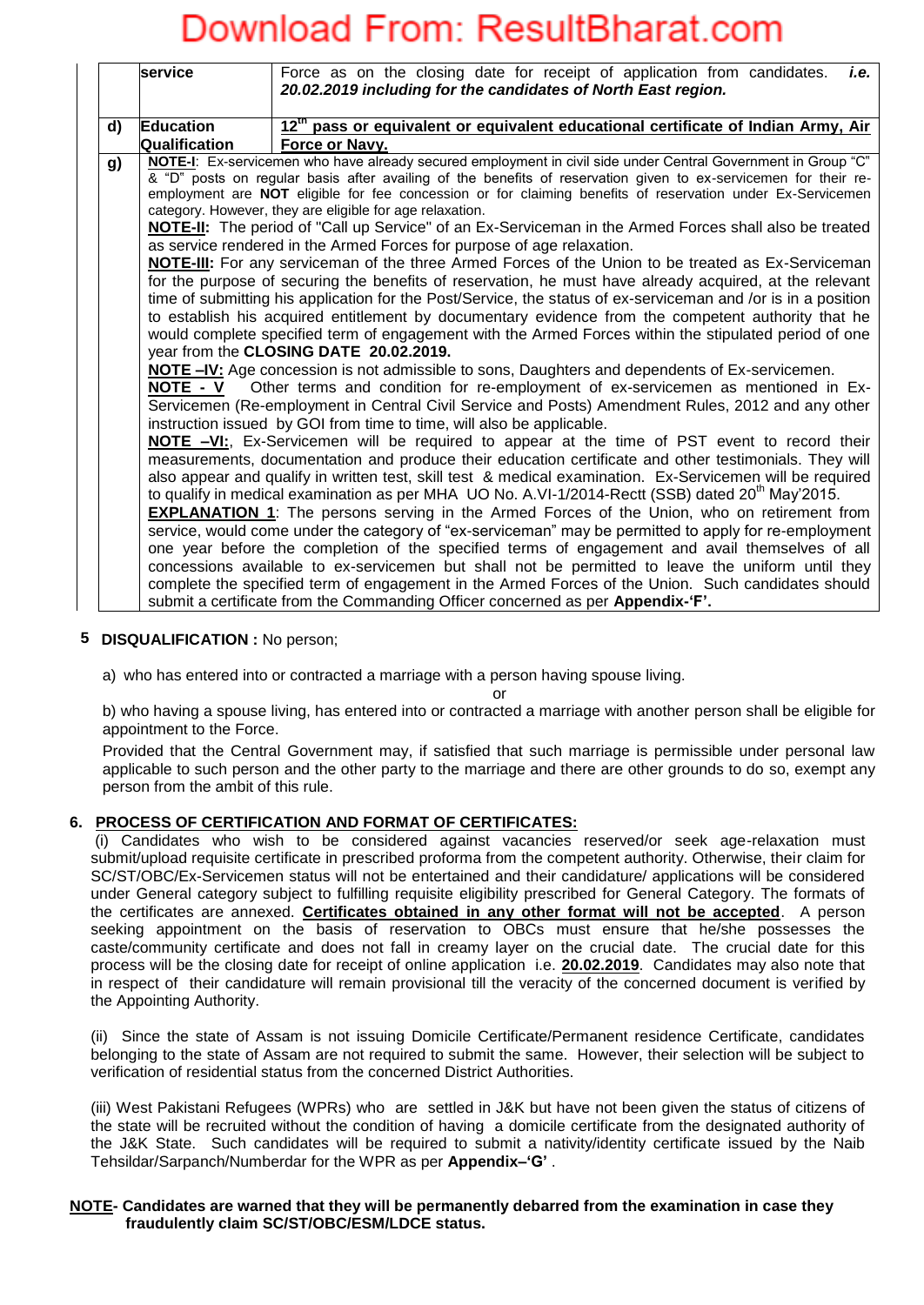### **07. HOW TO APPLY**:

The application must be submitted **only through ONLINE mode** to the concerned CISF Zonal DIsG (Regional Recruitment Centres) as mentioned below against each States. The procedure for submission of online application is incorporated in **Annexure-I** and also available on the website. Candidates may note that online application will be accepted at CISF website **https://cisfrectt.in** only. No application will be accepted offline.

| SI             | Name of the State /UT in which the candidate | Name of the Officer to whom application should be |  |
|----------------|----------------------------------------------|---------------------------------------------------|--|
| No             | <b>resides</b>                               | sent                                              |  |
| (1)            | (2)                                          | (3)                                               |  |
| $\mathbf{1}$   | Chandigarh, Haryana, Himachal Pradesh,       | DIG, CISF (North Zone) Hars. New Delhi            |  |
|                | J&K, Punjab & Rajasthan                      |                                                   |  |
| $\overline{2}$ | Delhi, Uttar Pradesh & Uttarakhand           | DIG, CISF (NCR Zone) Hars. New Delhi.             |  |
| 3              | Daman & Diu, Dadra & Nagar Haveli, Goa,      | DIG, CISF (West Zone) Hqrs. Mumbai                |  |
|                | Gujarat and Maharastra                       |                                                   |  |
| 4              | Chhattisgarh & Madhya Pradesh                | DIG, CISF (Central Zone) Hqrs. Bhilai             |  |
| 5              | Bihar & Jharkhand                            | DIG, CISF (East Zone) Hqrs. Patna.                |  |
| 6              | Andhra Pradesh, Karnataka,<br>Kerala,        | DIG, CISF (South Zone) Hqrs. Channai.             |  |
|                | Lakshadweep, Pudducherry, Tamil Nadu &       |                                                   |  |
|                | Telangana                                    |                                                   |  |
| $\overline{7}$ | Andaman &<br>Nicobar<br>Sikkim,<br>Islands,  | DIG, CISF (South East Zone) Hqrs. Kolkata.        |  |
|                | Odisha & West Bengal                         |                                                   |  |
| 8              | Arunachal<br>Pradesh,<br>Manipur,<br>Assam,  | DIG, CISF<br>(North<br>Hqrs.<br>East<br>Zone)     |  |
|                | Meghalaya, Mizoram, Nagaland & Tripura.      | Guhahati.                                         |  |

### **NOTE:-**

i) Closing date /last date of receipt of online application: **20.02.2019 (UPTO 5:00 PM)**

- ii) Before applying online, candidate will be required to have a scanned (digital) image of his recent photograph, signature and other required documents for uploading as per detailed instructions available on the link for submission of online application.
- iii) After submitting the online application, the candidates are required to take print out of the finally submitted online application and to retain the same with them to be produced to the recruitment board subsequently.
- iv) Candidates are not required to send the printouts of their online application or any other document to concerned RRCs. They will be required to submit printout of online application along with self –attested documents in support of their eligibility at the time of **PST/Documentation.**
- v) Application once submitted cannot be modified. Hence utmost care should be taken to furnish the correct details before submitting the online application.
- vi) The candidates must have their own personal e-mail ID and mobile number. The candidates are advised to retain the same mobile number and e-mail ID in use which they have furnished in the application form because any important information may be given to the candidates through SMS or e-mail.
- vii) Candidates are advised in their own interest to apply much before the closing date and to not wait till the last date to avoid the possibility of network failure.

(Aspiring candidates belonging to OBC should submit declaration in the following format)

## **DECLARATION**

"I \_\_\_\_\_\_\_\_\_\_\_\_\_\_\_\_\_\_\_\_\_\_\_\_son/daughter of Shri.\_\_\_\_\_\_\_\_\_\_\_\_\_\_\_\_\_ resident of village/ town/city \_\_\_\_\_\_\_\_\_\_\_\_\_\_\_\_\_\_\_\_\_\_\_\_ district \_\_\_\_\_\_\_\_\_\_\_\_\_\_\_\_ State \_\_\_\_\_\_\_\_\_\_\_ hereby declare that I belong to the \_\_\_\_\_\_\_\_\_\_\_ community which is recognized as a backward class by the Government of India for the purpose of reservation in services as per orders contained in DOP&T OM No.36012/22/93-Estt.(SCT) dated 8/09/93. It is also declared that I do not belong to persons /sections (**Creamy Layer**) mentioned in Column 3 of the Schedule to the above referred Office Memorandum dated 08/09/1993.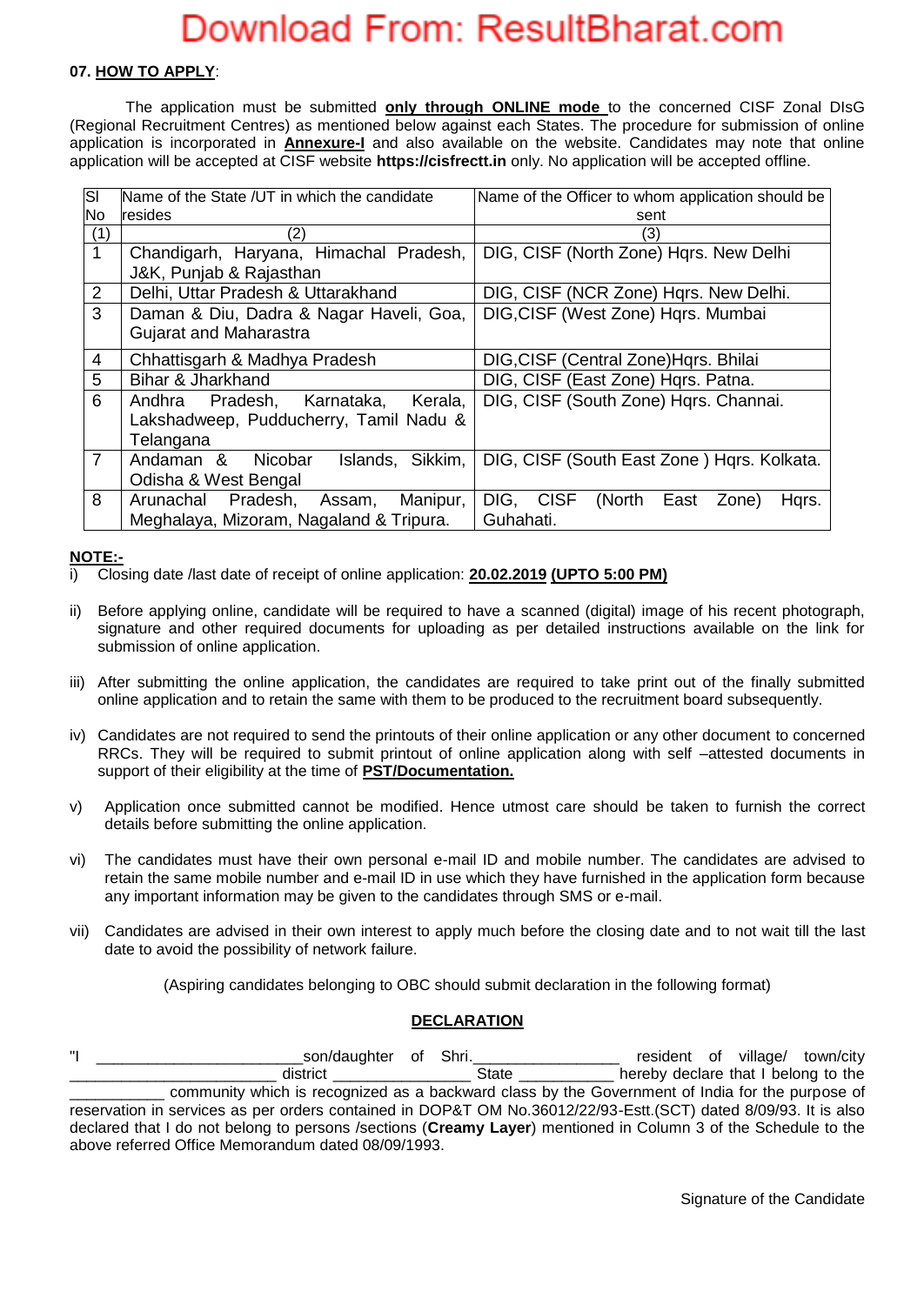### **08. MODE OF PAYMENT**:

The candidates belonging to **General and OBC** categories should pay the fee of Rs. 100/- (**Rupees one hundred only**) as examination fee through following mode.

- (i) Through SBI Challan. (Payment of examination fee through Challan will be accepted upto **20.02.2019**  and thereafter services will be disabled).
- (ii) Net Banking through any bank.
- (iii) Credit/Debit card of any bank.
- **NOTE-I:** Candidates belonging to Scheduled Caste, Scheduled Tribe, Women and Ex-Servicemen who are eligible for reservation are exempted from paying fee.
- **NOTE-II:** Fee once paid will not be refunded under any circumstances.
- **NOTE-III:** Fee paid by modes other than as stated above, will NOT accepted.
- **NOTE-IV:** Fee paid before **21.01.2019** i.e. opening date of online application form will also not be accepted.

### **09. ADMISSION TO THE RECRUITMENT:**

(i) All candidates who apply in response to this advertisement till **CLOSING DATE** and provisionally eligible, will be assigned Roll numbers, which will be communicated to them through E-Admit Card at the time of 1<sup>st</sup> stage of recruitment.

(ii) The call letters/admit cards for PST, documentation, Written Test, skill test and Detailed Medical Examination will be available on website and can be downloaded from https://cisfrectt.in.

(iii) Candidate must write his Roll number, name, date of birth and name of the examination while addressing any communication to CISF. Communication from the candidate not furnishing these particulars shall not be entertained.

(iv) In case of inability to download the call letters/admit cards for PST/documentation, Written examination, Skill test & Medical examination etc., from the website, candidates should contact CISF Regional Recruitment Centre (RRCs) of the STATE to which he belongs at least one week before the commencement of recruitment.

**NOTE**: The candidates must carry same photo bearing identification proof such as Driving License, Voter Card, Aadhaar Card, Identity Card issued by University/College, Income Tax Pan Card in original to the PST, documentation test centers, Written examination center, skill test center and venue of Medical Examination/Review Medical Examination (which he/she has mentioned/used in the online application form), failing which they shall not be allowed to appear for the examination/recruitment at any cost.

#### 10. **RECRUITMENT/ SELECTION PROCESS :**

There will be three stages of recruitment before medical examination as under:-

- (1) PST & Documentation.
- (2) OMR or Computer based Written Examination which will be bilingual i.e. English & Hindi.
- (3) Skill test (typewriting test)

Note:-The sequence of the above three stages may interchange at the discretion of CISF due to administrative reason/prevailing circumstances.

- (4) Medical examination and Review Medical Examination.
- (5) Preparation of final selection list on the basis of merit in the written and result of Detailed Medical Examination/Review Medical Examination.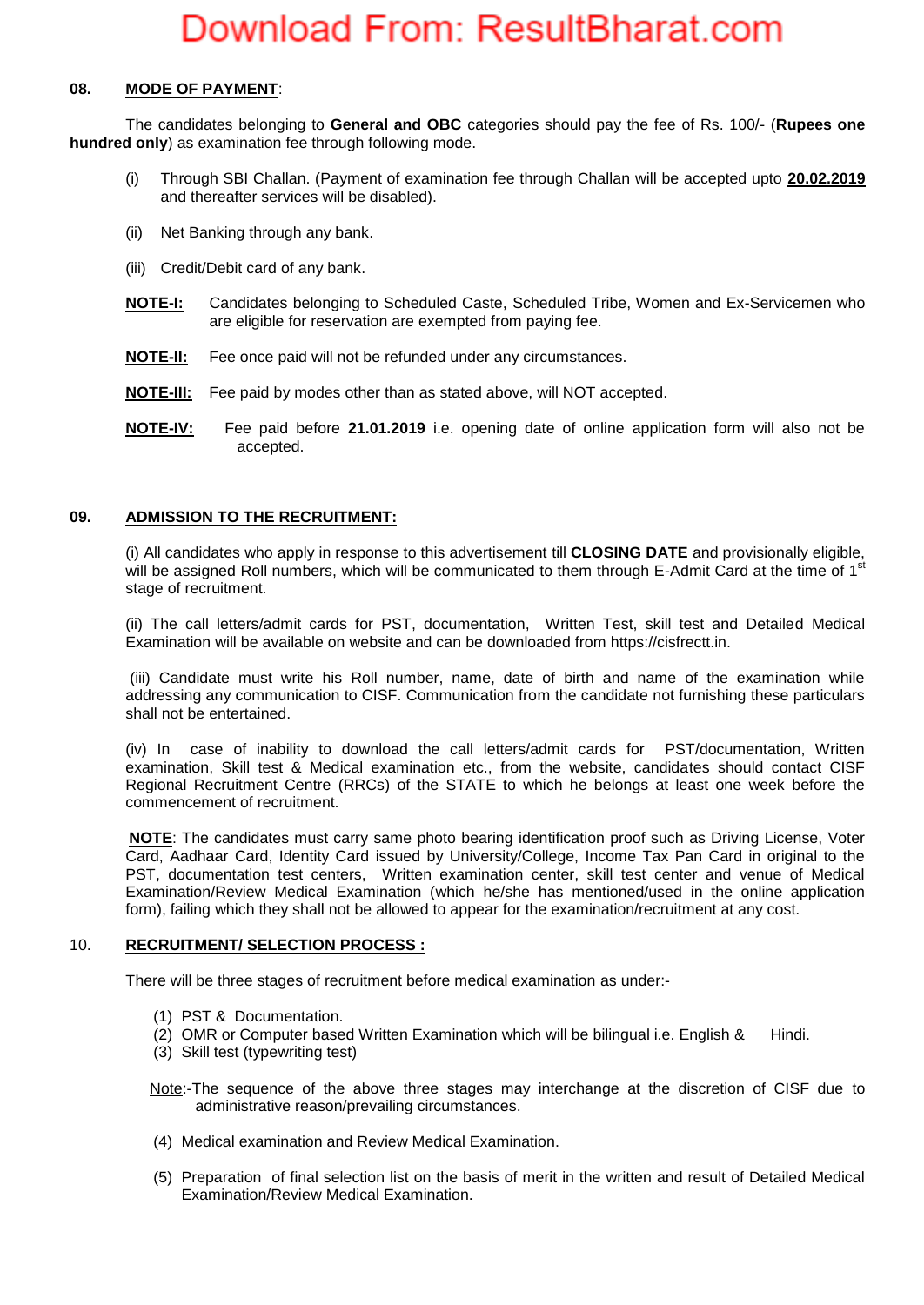### **11. METHOD OF SELECTION**

All eligible candidates applying for the recruitment will be issued admit card for the  $1<sup>st</sup>$  stage of the recruitment i.e PST/Documentation after verification of information submitted by them. Detailed scrutiny of their documents will be done after PST. If any candidate is found wanting vis-a-vis documents at this stage his/her candidature will be cancelled and he/she will be issued a rejection slip. Therefore, it will be the responsibility of the candidate to verify their eligibility as prescribed in this notice before submitting their applications for the recruitment process.

### **I) HEIGHT BAR TEST** (HBT)

Those candidates found eligible in height bar test will be put through PST.

### **II) PHYSICAL STANDARD TEST:**

i) The candidates who are in qualified Height Bar Test will be measured for height, chest and weight by the Board of Officers. The candidates who meet the requirements of physical standard will be allowed to participate in the documentation. **The candidates who do not fulfill the laid down physical standards will be eliminated from recruitment process by giving rejection slip thereof.** However elimination on grounds of weight will be done at the time of medical examination. Physical standards for the post of Head Constable (Ministerial) will be as elaborated in Para **4 (I) (d)** above and relaxation will also be applicable as per Government orders issued from time to time.

ii) During the process of recruitment, **if any candidate is not satisfied with measurement of his physical standard, he can prefer an appeal on the same day to the Supervising DIG (i.e. appellate authority) against rejection in physical measurement**. Such candidates will be remeasured on the same day or given a fresh date by the Supervising DIsG of the recruitment board for appearing for re-measurement by appellate authority. The decision of the appellate authority in this regard will be final. If candidate is found to be within the prescribed standard, he will be allowed to the next stage of the selection process.

**Note: -** (i) Relaxation in height and chest (as the case may be) as mentioned above will be permissible only on production of required certificate at the time of PST & documentation in the proforma as prescribed in **APPENDIX-C** from the competent authorities of the District where he/she ordinarily resides.

## **III) DOCUMENTATION**

Following Original testimonials/documents of the candidates who qualify in PST will be scrutinized. Candidates who fail to produce requisite original testimonials / certificates will be eliminated from the recruitment process by giving rejection slip intimating reasons thereof by the Presiding Officer and **no candidate will be allowed provisionally.** 

- (i) Educational certificates
- (ii) Date of birth certificate. (Matriculation or 10th pass certificate).
- (iii) SC/ST and OBC Certificate, if applicable. It should be on the proforma as prescribed in **APPENDIX-A & B** respectively. Caste certificates which are not in prescribed manner as specified in the advertisement notice will not be accepted.
- (iv) If candidate has applied in reserve category (SC/ST/OBC), but does not produce caste certificate in any format at the time of documents verification, then his candidature will be cancelled forthwith.
- (v) Candidates falling in the categories of Garhwalis, Kumaonis, Gorkhas, Dogras, Marathas and candidates belonging to the States of Sikkim, Nagaland, Arunachal Pradesh, Manipur, Tripura, Mizoram, Meghalaya, Assam, Himachal Pradesh and Jammu & Kashmir requesting for relaxation in height and chest should produce certificate in proforma/format given in **APPENDIX-C**.
- (vi) Departmental candidates including CISF candidates (both open and LDCE) have to submit certificate from their employer as per **APPENDIX-D.**
- (vii) Discharge certificate & undertaking as per **APPENDIX-E** in case of Ex-servicemen.
- (viii) Employed officials applying against the Ex-Servicemen qutoa should produce certificate in proforma/format given in **APPENDIX-F**.
- (ix) Nativity certificate issued by the Naib Tehsildar/Sarpanch/Numberdar to such wards of WPRs (West Pakistani Refugee) in the state of J&K as per proforma in **APPENDIX-G** along with a copy of electoral roll showing the name of the candidate in the voters list for elections.
- (x) Certificate from District Collector/District Magistrate in case of children and dependents of victims KILLED in the 1984 riots & communal riots of 2002 in Gujarat.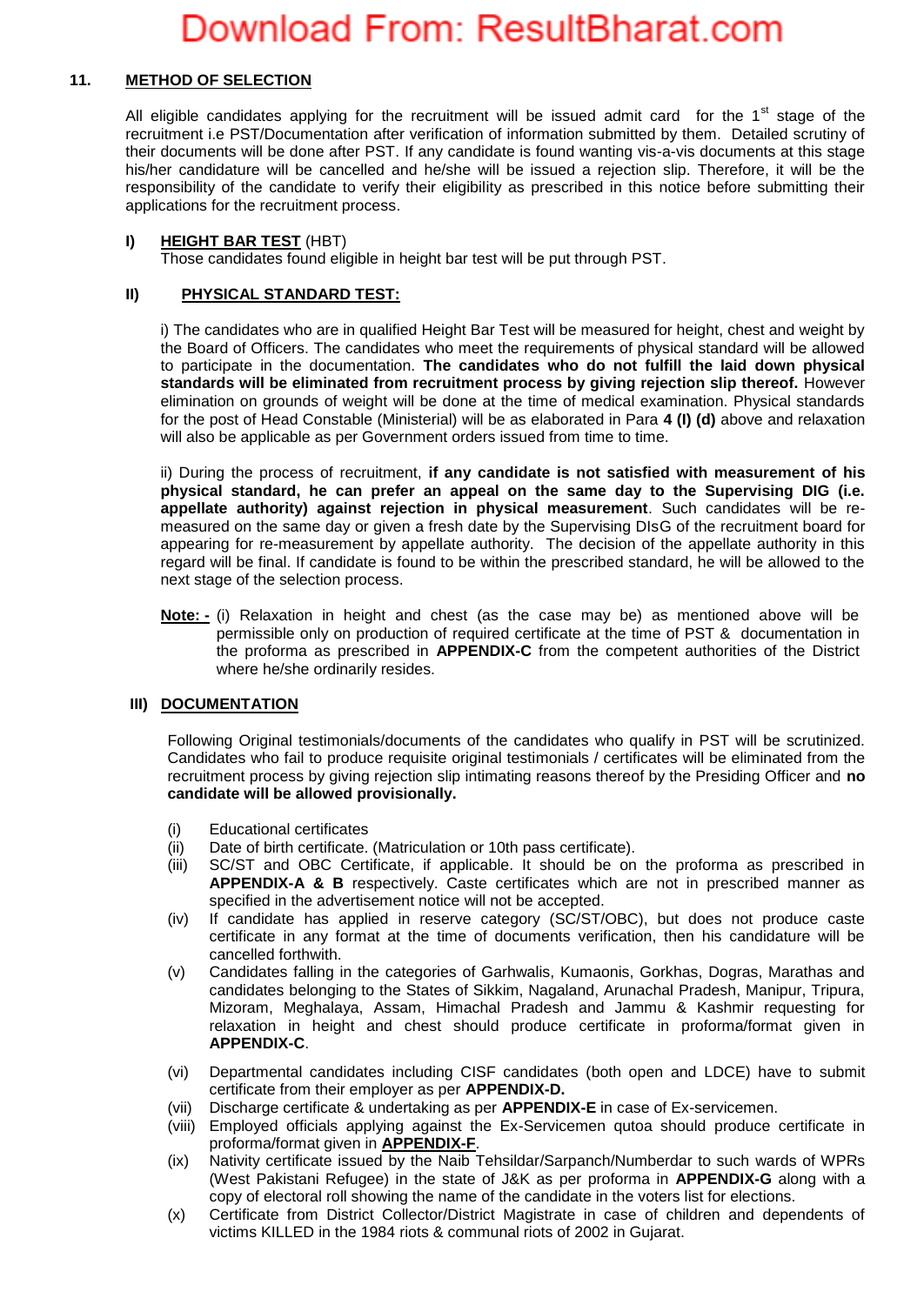- (xi) Domicile certificate for those who had ordinarily domiciled in the State of J&K from 01.01.1980 to 31.12.1989 for age relaxation.
- (xii) The candidates must carry at same photo bearing identification proof such as Driving License, Voter Card, Aadhaar Card, Identity Card issued by University/College, Income Tax Pan Card **in original** as mentioned/used in online application form**.**
- (xiii) Four passport size recent photographs of the candidates.
- (xiv) In addition to the original certificates, the candidates will also bring one set of self attested Photocopy of educational and caste etc.
- (xv) Identification of the candidates will be checked by the board of officers at the time of PST, Documentation, written test and skill test from Identity Cards as produce by the candidate. Biometric data will also be generated at  $1<sup>st</sup>$  stage of Recruitment for verification which will be used for further stages of recruitment.

### **VI) WRITTEN TEST**

- (i) The written test will be either **OMR/Computer based Test**.
- **(ii)** Objective type question paper to be answered on OMR sheet of 100 marks of 02 hours duration containing 100 questions on **General Intelligence, General Knowledge, Arithmetic, and General English or Hindi. The questions will be set bilingual in English/Hindi**
- (iii) The minimum percentage of marks for qualifying for next stage will be as under:-

| General /ESM | 35%    |
|--------------|--------|
| SC/ST/OBC    | $33\%$ |

- **Note:-The qualifying marks of 35% for General/ESM and 33% for SC/ST/OBC does not mean that all candidates who have scored 35% & 33% as the case may be will be called for next stage. The candidates for next stage will be called purely on the basis of their performance/marks scored in written examination and cut off marks (category wise) which will be fixed after completion of written examination.**
- (iv) No representation for revaluation of answer sheet of written exam or re-conduct of written examination will be entertained.
- (v) Questions are to be answered using a black/blue ball pen. Therefore, the Candidates should bring black/blue ball pens for written examination.
- (vi) Candidates are required to give answer from Question No. 76 to 100 (Part IV) in only one language i.e. either English or Hindi. Therefore, language opted in Part IV is to be marked in the OMR Answer Sheet accurately. The language opted for this Part should be clearly mentioned in appropriate column otherwise this Part will not be evaluated.
- (vii) Candidates are not permitted to use Mobile phone, calculators or any other electronic/electrical device. Candidates, therefore, must not bring these devices inside the examination premises. Possession of these items, whether in use or not, will be considered as "use of unfair means" in the Examination and appropriate action will be taken against such candidates.

### **VII) SKILL TEST NORMS ON COMPUTER** –

English Typing with minimum speed of 35 WPM on computer or Hindi Typing with minimum speed of 30 WPM on computer ( Time allowed -10 mts) (35 w.p.m. in English and 30 w.p.m. Hindi corresponding to 10500 KDPH in English /9000 KDPH in Hindi with average of 5 key depressions for each word on computer ).

### **VII) MEDICAL EXAMINATION AND SCREENING OF TESTIMONIALS**

- (i) Only those candidates who have qualified both the stages will be required to appear in the Medical Examination. However, the number of candidates to be called for medical examination **would depend on the merit position of the candidates in written examination and cut-off marks in each post and each category with reference to the number of vacancies in each post and each category. However, being declared Fit in Medical Examination does not give them the right of final selection. Thus their claim for selection on such ground will not be entertained.**
- (ii) Candidates will be declared either **FIT OR UNFIT**. No candidate will be declared as temporary unfit.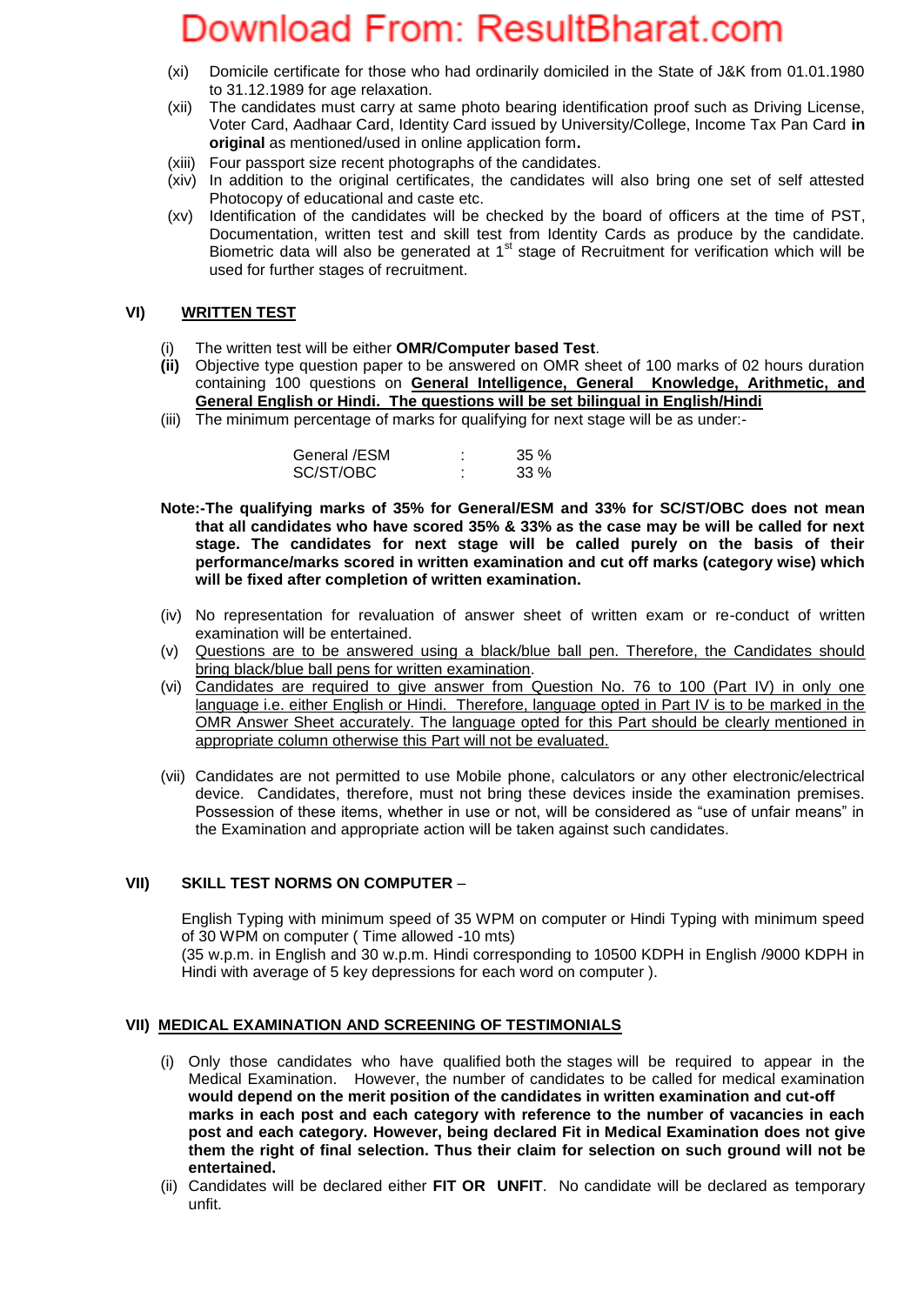(iii) In all the cases a candidate, who has been declared **UNFIT** for appointment in CISF in the Medical Examination will be communicated the grounds for rejection in broad terms by the Examining Medical Officer, The candidate, if not satisfied with the findings of the Medical Examination, can submit an appeal for **REVIEW MEDICAL EXAMINATION within 15 days** from the date on which the candidate has been declared unfit, with a proof of his fitness in the prescribed form as per **Appendix – 'H' and Appendix - 'I'** respectively**.** The Medical certificate will not be taken into consideration unless it contains a note by the medical practitioner concerned to the effect that it has been given in full knowledge of the fact that the candidate has already been declared unfit for appointment by a Medical Officer. The appeal will also not be taken into consideration unless it contains Review Medical Examination Fee of Rs.25/- (Rupees twenty five only) through Demand Draft. (The details of authority to whom the appeal should be submitted and DDO concerned and payable branch etc will be mentioned in the rejection slip itself to be issued by the Examining Medical Officer/Chairman of the Recruitment Board).

### **Note:-**

- 1) The candidates applying for the examination should ensure that they fulfil all the eligibility conditions for admission to the examination. Their admission at all the stages of examination will be purely provisional, subject to their satisfying the prescribed eligibility conditions. If, on verification, at any time before or after the PST, Documentation, written examination, Skill test and medical examination, it is found that they do not fulfil any of the eligibility conditions, their candidature for the examination will be cancelled forthwith by the department.
- 2) An undertaking shall be taken from all the selected candidates at the time of joining that if at any stage of their service career, they are found to be colour blind they will be boarded out as per the SHAPE policy in vogue in time and the same is to be enclosed in their Service Records.
- 3) In case any candidate is found ineligible or is found to have suppressed facts any time during the recruitment process, his candidature/selection/ appointment will be cancelled accordingly.

### **VIII) MODE OF SELECTION/DRAWAL OF FINAL MERIT LIST**

- (i) After completion of written examination, category wise merit list for General, SC, ST, OBC, LDCE, Women & Ex-servicemen will be drawn separately on the basis of aggregate marks obtained in written test by the candidate.
- (ii) The minimum qualifying marks for selection will be as under: General and Ex-servicemen : 35% SC/ST/OBC : 33%
- (iii) In case of tie in marks, the merit list will be prepared in the following order:-
	- (a) The tie will be resolved by referring to the age of the candidates i.e. the candidate older in the age gets preference.
	- (b) lf the tie still persists, it will be resolved by referring to the alphabetical order of names i.e. a candidate whose name begins with the alphabet which comes first in the alphabetical order gets preference.
	- (c) Further tie, if any shall be resolved by comparing the height, educational qualification till the tie is resolved. Candidates with more height, higher educational qualification will be placed above.
- (iv) Provided that SC, ST, and OBC candidates, who are selected on their own merit without availing relaxed standards will not be adjusted against the reserved share of vacancies. Such SC, ST, and OBC candidates will be accommodated against the unreserved vacancies as per their position in the overall Merit List. The reserved vacancies will be filled up separately from amongst the eligible SCs, STs, and OBCs, candidates which will, thus, comprise of SC, ST, and OBC candidates who are lower in merit than the last general candidate on merit list of unreserved category but otherwise found suitable for appointment by relaxed standard.
- (v) Final result will be published on website i.e. **https://cisfrectt.in.**

#### **NOTE:-**

(1) The candidates applying for the examination should **ensure that they fulfil all the eligibility conditions** for admission to the examination. Their admission at all the stages of examination will be **purely provisional**, subject to their satisfying the prescribed eligibility conditions. If, on verification, at any time before or after the PST & documentation, written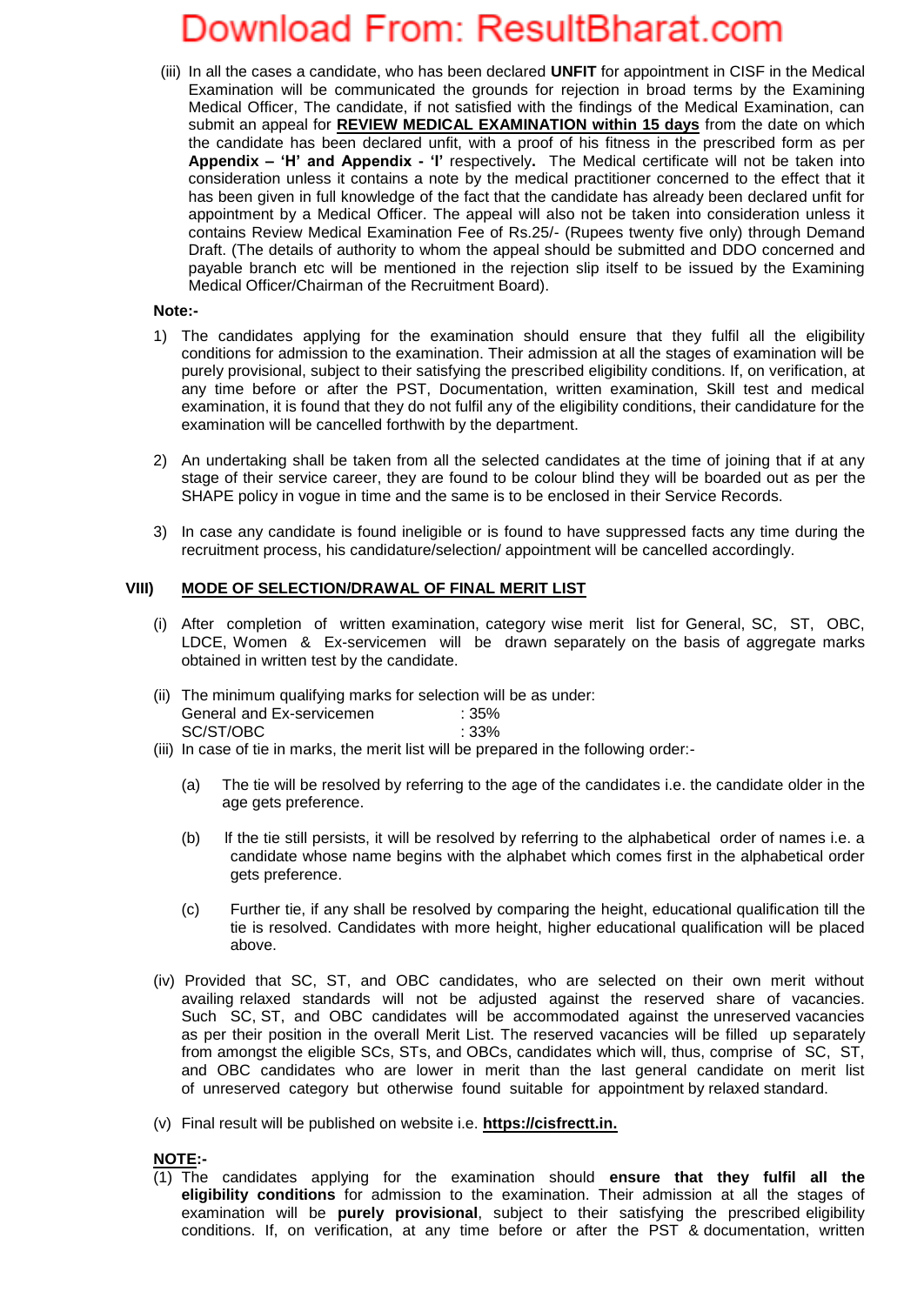examination, Skill test and medical examination, it is found that they do not fulfil any of the eligibility conditions; their candidature for the examination will be cancelled forthwith by the department.

- (2) In case, any candidate is found ineligible or found to be suppressing facts whatsoever at any time during the recruitment process, his candidature /selection /appointment shall be cancelled forthwith.
- (3) In case of vacancies reserved for Ex-Servicemen remains vacant due to non-availability of eligible or qualified candidates, the same shall be filled by other candidates from respective category in accordance with notification of amendment in Ex-Servicemen (Re-Employment in Central Civil Services and posts) Rules, 2012.
- (4) No waiting list will be kept / maintained.

#### **12. DECISION**

The decision of the board/department in all matters relating to eligibility, acceptance or rejection of the applications, penalty for false information, mode of selection, conduct of examination(s) , allotment of examination centres and preparation of merit list will be final and binding on the candidates and no enquiry/correspondence will be entertained in this regard.

#### **13. COURT JURISDICTION**

Any dispute with regard to this recruitment will be subject to courts/tribunals having jurisdiction over the City/Town in which the concerned Recruitment centre of CISF is situated and where the candidate has submitted his application.

#### **14. IMPORTANT INSTRUCTIONS TO CANDIDATES**

- (1). *Intermediate or Senior Secondary School Certificate (10+2) examination from recognized Board or University or equivalent is the minimum educational qualification. The recruitment will comprise of Physical Standards Test (PST), Documentation, Written Examination, skill test (typewriting test) and Detailed Medical Examination.*
- (2). Only eligible candidates may apply for the above post. Candidates should minutely go through all the provisions in the notification to ensure that they are eligible for the post for which they are applying in terms of requirement of age, Educational Qualification etc.
- (3). Educational qualification certificate(s) as proof of age and educational qualification etc. issued by a recognized University/Board duly self attested may be uploaded.
- (4) SC/ST and OBC certificate on the proforma prescribed by the Central Government as per **Appendix-'A', 'B'** of the notification may be uploaded.
- (5) Candidates falling in the category of Garhwalis, Kumaonese, Gorkhas, Dogras and Marathas should upload certified true copy of certificates issued by SDM/Tehsildar or equivalent authority authorised by Central Government for getting relaxation in height and chest as per **Appendix-C** of the Notification.
- (6) Candidates belonging to the States of Sikkim, Nagaland, Arunachal Pradesh, Manipur, Tripura, Mizoram, Meghalaya, Assam, Himachal Pradesh, and Jammu and Kashmir may upload either domicile certificate or certified true copy of certificates issued by SDM/Tehsidar or equivalent authority authorised by Central Government for getting relaxation in height and chest as per **Appendix-C** of the Notification.
- (7) Certificate from District Collector/District Magistrate in case of children and dependents of victims **KILLED** in 1984 riots & communal riots of 2002 in Gujarat shall be uploaded.
- (12). Domicile certificate for those who had ordinarily domiciled in the State of J&K from 01-01-1980 to 31-12- 1989 for age relaxation.

#### (13) **ADDITIONAL DOCUMENTS TO BE PRODUCED BY EX-SERVICEMEN.**

- a) Discharge certificate may be uploaded.
- b) Undertaking as per **Appendix- 'E' & 'F'** may be uploaded.
- (14) During the process of PST candidates who are not satisfied with the decision of the Recruitment Board may prefer an appeal in writing on the same day to the Supervising DIG of that Recruitment Centre and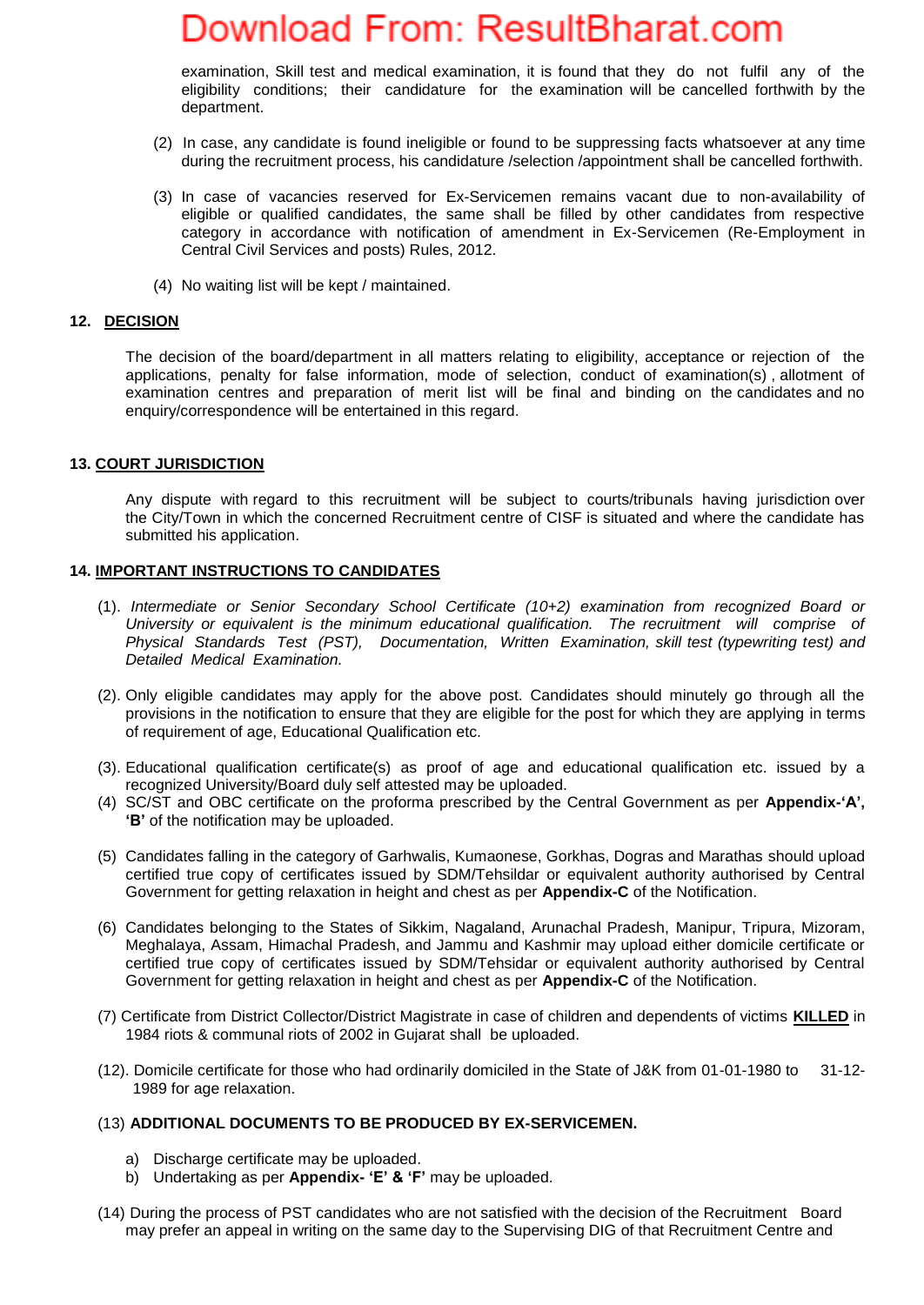the decision of the Supervising DIG will be final. No representation after completion of recruitment process shall be entertained.

- (15) Persons employed in Government/semi Government/Public Sector Undertakings including CISF personnel should apply through proper channel or enclose a "No objection certificate" from their employer. They have to upload a Certificate as per **Appendix-'D'**
- (16) Nativity certificate issued by the Naib Tehsildar/Sarpanch/Numberdar to such wards of WPRs (West Pakistani Refugee) in the state of J&K as per proforma in **Appendix-G** may be uploaded.
- (17). In view of the anticipated large number of applications, detailed scrutiny of applications or the eligibility and other aspects will not be undertaken before the PST and, therefore, the application is accepted only provisionally. The candidates are advised to go through the requirements of educational qualification, age, physical standards, etc. and satisfy themselves that they are eligible for the post before applying. When scrutiny is undertaken**, if any claim made in the application is not found substantiated, the candidature will be cancelled forthwith.**
- (18). Candidates seeking reservation benefits as SC/ST/OBC/Ex. Servicemen must ensure that they are entitled to such reservation as per eligibility prescribed in the Notification. They should also be in possession of the certificates in the format prescribed by **Government of India** in support of their claim when the copies of the certificates will be sought during PST and documentation. OBC candidates should ensure that they are in possession of OBC certificate in the prescribed format issued by the competent authority within the due date prescribed in this Notification.

### (19). **DIFFERENTLY ABLED CANDIDATES ARE NOT ELIGIBLE TO APPLY FOR THIS EXAMINATION**.

(20). **Fee payable:** Rupees One hundred only (Rs.100/-) payable only through SBI Challan or online payment through Net banking/credit /debit cards of any bank. Fee is exempted for candidates belonging to Scheduled Caste, Scheduled Tribe, women and Ex-Servicemen eligible for reservation, as per Government orders.

### (21). **CLOSING DATE: 20.02.2019 (BY 05:00 PM)**

- (22). Mobiles and other electronic gadgets are banned within the premises of the examination centres. Possession of such equipments either switched on or in switch off mode, during the examination will be considered as use of unfair means. Candidature of such candidates will be cancelled. They will be liable for further action including initiation of criminal proceedings.
- (23). Only on-line applications will be entertained for this examination. The facility of on-line application will be available from **21.01.2019 to 20.02.2019** (upto 5:00 pm). However, candidates who wish to make the payment through SBI Challan, may make the payment to designated branches of SBI within the working hours of bank upto **22.02.2019.** Provided the challan has been generated by them before 5:00 PM on **20.02.2019.** Candidates should retain the Registration ID assigned to them online and details of payment of fee for further correspondence with CISF. **They should not submit print out of their application to CISF.**
- (24). The acknowledgement regarding successful completion of registration of on-line application will be sent through SMS/email to candidates.
- (25). The Call Letters/Admit Cards for PST, Documentation, Written Test, Skill test Detailed Medical Examination will be uploaded on CISF website at each stage during the recruitment process. Candidates are required to download Call letters/Admit Card for the examination from CISF website i.e. **[https://cisfrectt.in](https://cisfrectt.in/)**. No admit card will be issued by post.
- (26). Candidates may contact Help Line Number **011-24366431/24307933** for clarification, if any, in respect of filling applications and PST, Written Examination, skill test and Medical Examination etc.
- (27) The candidates must write their name, date of birth, father's name strictly as given in the matriculation certificate otherwise their candidature will summarily be cancelled at the time of document verification or as and when comes to the notice of CISF.
- (28) Application with illegible signature and blurred photograph will be rejected.
- (29) Request for change/correction in the application form, once submitted, will not be entertained under any circumstances.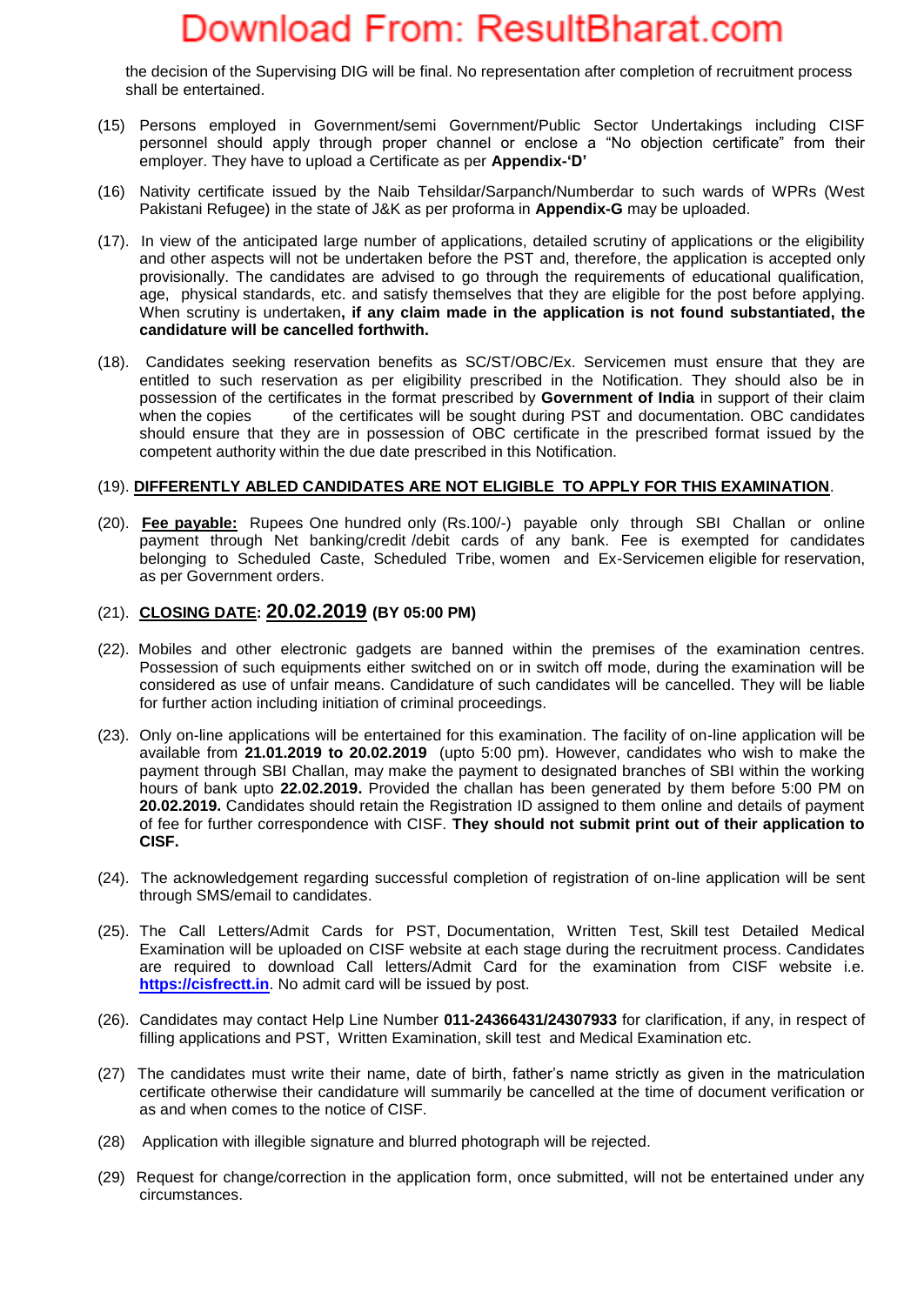- (30). The candidates must carry same photo bearing **IDENTITY PROOF** such as Driving License, Voter Card, Aadhar Card, Identity Card issued by University/College, Income Tax Pan Card in original to the examination centre which they have mentioned during submission of application form failing which **THEY SHALL NOT BE ALLOWED TO APPEAR FOR THE EXAMINATION.**
- (31).The department has a right to make any changes in the advertisement or cancel it without assigning any reason. Further all the conditions mentioned herein may vary as per orders issued by Government of India from time to time.
- (32). Candidates should come duly prepared for 3-4 days stay making their own arrangement at the Recruitment Centre. No TA/DA will be admissible for the journey and stay.
- (33). CISF or Government of India will not be responsible for any injury/mishap or medical problem during the course of recruitment process/test.
- (34). The admission of candidates at all the stages of examination will be purely provisional, subject to their satisfying the prescribed eligibility conditions. Undergoing medical examination at the end of the recruitment process does not guarantee appointment as the offer of appointment will be made only according to allotted vacancies, for each category from the merit list in the order of merit of the candidates.
- (35). Canvassing in any form or bringing outside influence will automatically disqualify the candidate from appearing in the test further without any notice.
- (36) Medical standard for departmental candidates (LDCE) is same as for direct candidate as per para 4(d) above.
- (37). The decision of the department in all matter relating to eligibility, acceptance or rejection of the applications, mode of selection, conduct of examination and allotment of examination centres, mode/procedure for skill test, medical examination etc., will be final and binding on the candidates and no enquiry/correspondence will be entertained in this regard.

#### (38). **Any certificate other than in Hindi or English should be enclosed with translation (in Hindi or English) duly attested, else will not be entertained.**

- (39).In case a candidate is found unfit/ineligible for service on any ground after his selection/ appointment his service will be terminated without assigning any reason.
- (40). Any shortcoming which could not be detected at the time of initial scrutiny of the documents and found/ noticed at a later stage, shall render the candidate disqualified for the post and he will not be allowed to appear in subsequent events of the recruitment and no appeal or correspondence will be entertained in this regard.

#### (41). **The Director General, CISF reserves the right to make changes or cancel or postpone the recruitment without assigning any reason.**

- (42). Success in various stages of recruitment confers no right to appointment unless the department is satisfied after medical examination and after such enquiry as may be considered necessary that the candidate is suitable in all respects for appointment to the service/post.
- (43). Candidates have to appear in all the stages of recruitment for which they have qualified. If a candidate is absent from any stage / event for which he has qualified, his candidature will be cancelled.
- (44). Selected candidates are required to undergo basic training in CISF RTCs for which they will be informed separately through offer of appointment letter. They will be on probation for a period of two years which can be extended. During the period of probation if found unfit for any reason, the services are liable to be terminated.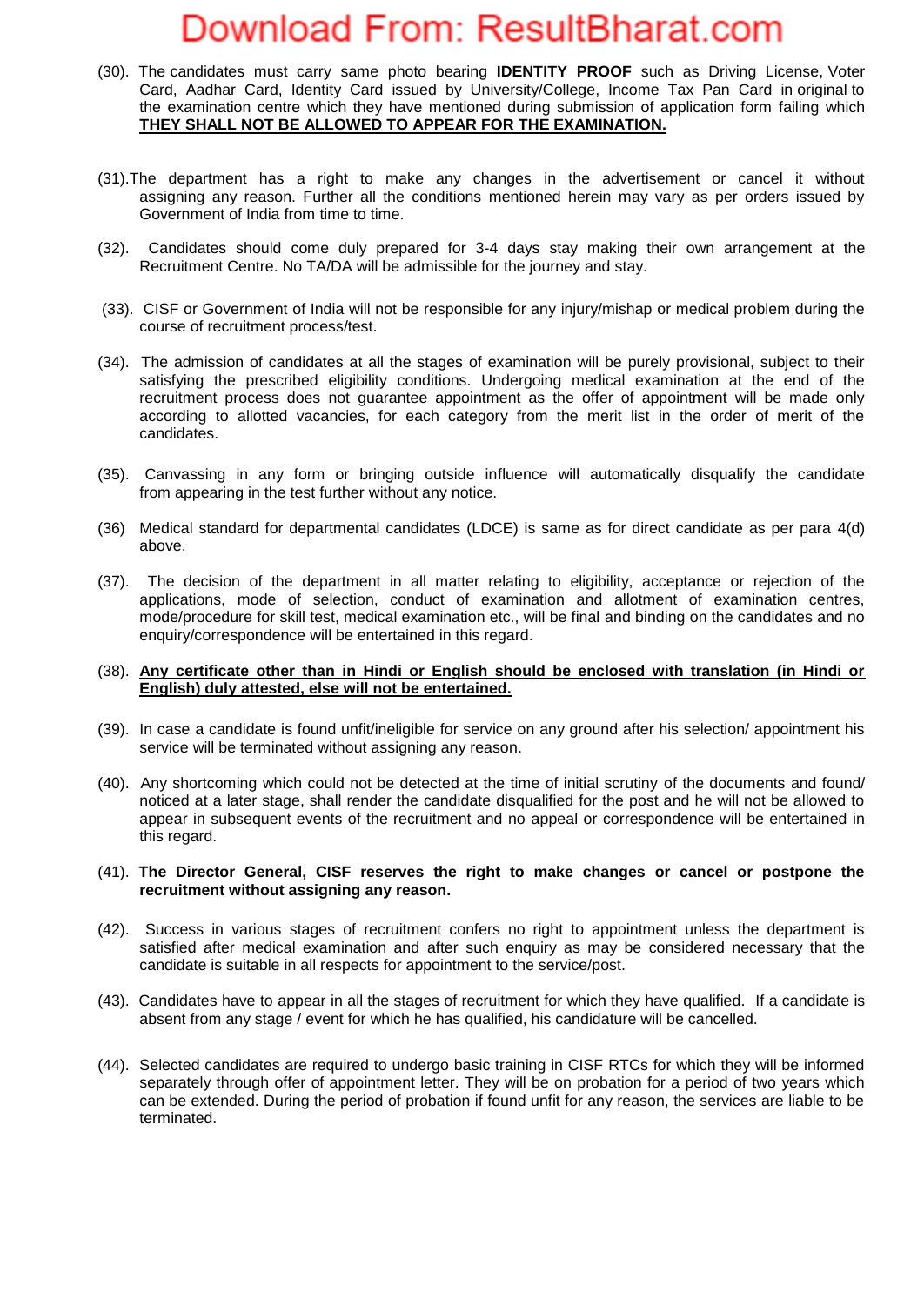- (45) The candidates must have their own personal and valid email ID. They are also advised to have their own mobile number. The candidates are advised to retain the same mobile number and e-mail-id in use which they have furnished in the application form because any important information shall be given to the candidates through SMS or e-mail.
- (46) For regular updates regarding this recruitment please visit **https://cisfrectt.in**.
- (47) CISF strives to recruit fit, committed, sincere and best candidates with transparency and impartiality. Hence, candidates are advised to **"BEWARE OF TOUTS"**.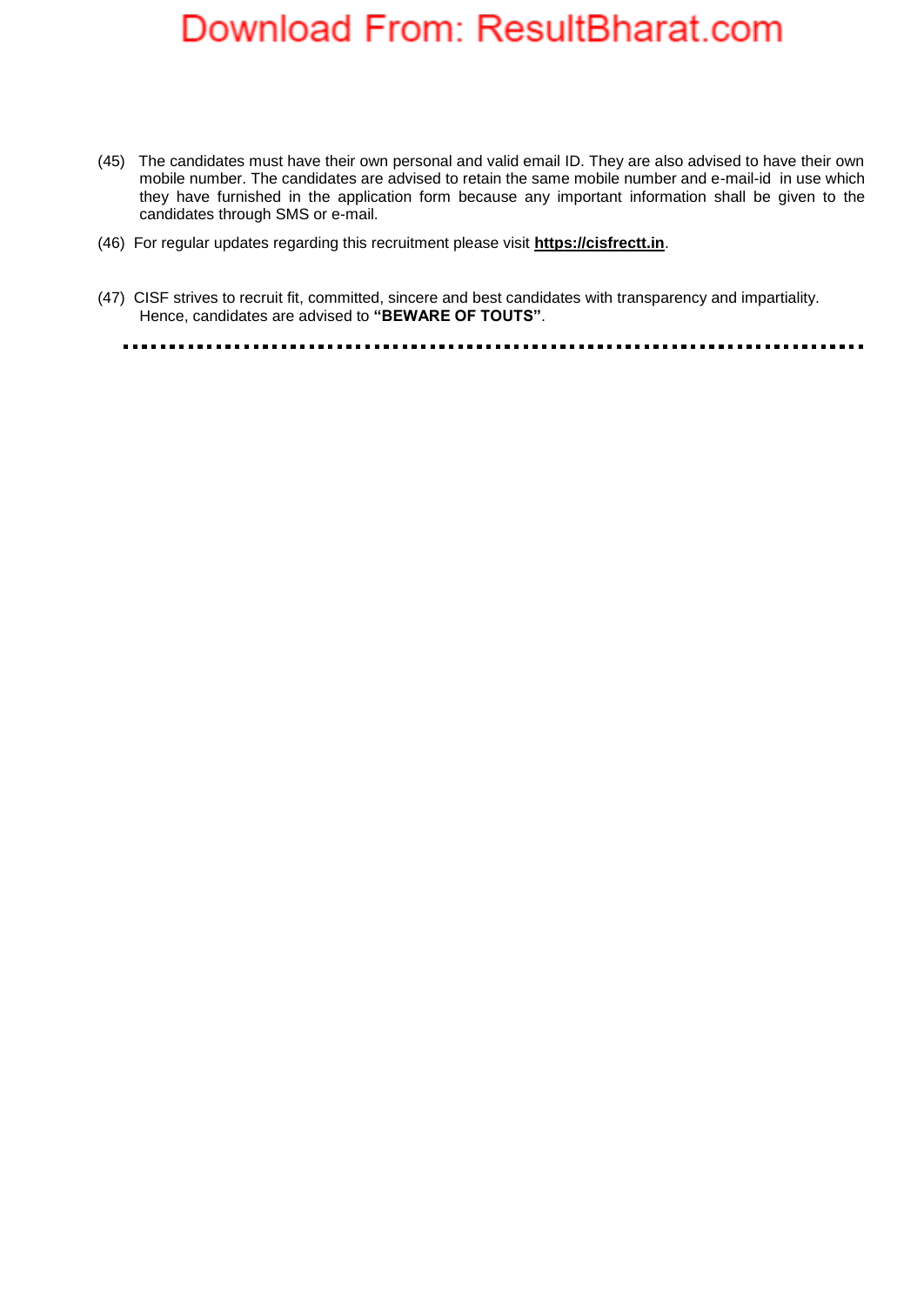**Annexure-I**

#### **PROCEDURE FOR ONLINE SUBMISSION OF APPLICATION**

**Note:- The facility of on-line application will be available from 21.01.2019 to 20.02.2019 (up to 5.00 pm). However, candidates who wish to make the payment through SBI Challan, may make the payment at designated branches of SBI within the working hours of bank up to 22.02.2019 provided the challan has been generated by them before 5:00 pm on 20.02.2019.**

The online submission has to be submitted at website: [https://cisfrectt.in.](https://cisfrectt.in/) Candidate should read the instructions in this Notice carefully before making any entry or selecting options. Candidate should furnish all the required details while filling up the online form. Mandatory fields are marked with \* (asterisk) sign. The filling of online application contains two parts as following:-

#### *Step-I One time registration:*

**One-time registration** will be a permanent database for candidate. The unique Registration ID and Password will be used by the candidate for all the examinations conducted by CISF.

#### *How to register for the first time:*

- i) Log on to the official website of CISF that is [https://cisfrectt.in.](https://cisfrectt.in/)
- ii) Home page will be displayed. Click on **'Register/Login button'.**
- iii) New page will be displayed.
- iv) If you are a new user, click on **'Register'** tab and fill the registration details i.e. (I) Candidate's name (2) Father's name (3) Candidate's date of birth (4) Candidate's gender and the verification Text.
- v) Click **submit** to proceed further OR **click on the 'Close' button'** to abort the registration process.
- vi) If you are already registered, you need not register again.
- vii) Enter **'personal Details', Basic Details'** and **'Contact Details'** as appeared. **Warning:-** Candidates should fill all the input boxes carefully. Once the candidate has filled all the relevant fields which he is required to fill in the above three boxes correctly, he can click on **'submit button'**. On clicking the **'submit'** button, the data/details entered so far will be saved in server. If the candidate clicks **'close' button**, the data/details will not be saved and the candidate will be able to exit from the registration window/process.
- viii) Enter all required field & then click on **'submit' button**.
- ix) On successful completion of registration process, you will receive provisional **Registration ID and Password** on your registered e-mail ID & mobile number to upload your photograph and signature.
- x) You can also upload your photograph and signature at your convenience at later date/time by logging in again using the provisional ID & password clicking **'View/Edit Registration'** option which is displayed under New Registration.

**Note:** The candidate may please note the instructions for uploading photograph and signature to be uploaded by the candidate are given below:

- **The digital size of the photograph file must be more than 4 kb and less than 12 kb with resolution of 100 pixel width and 140 pixel height.**
- **Both the photograph and signature must be uploaded in jpg format. The digital size of the signature file must be more than 1 kb and less than 12 kb with resolution of 40 pixel width by 60 pixel height.**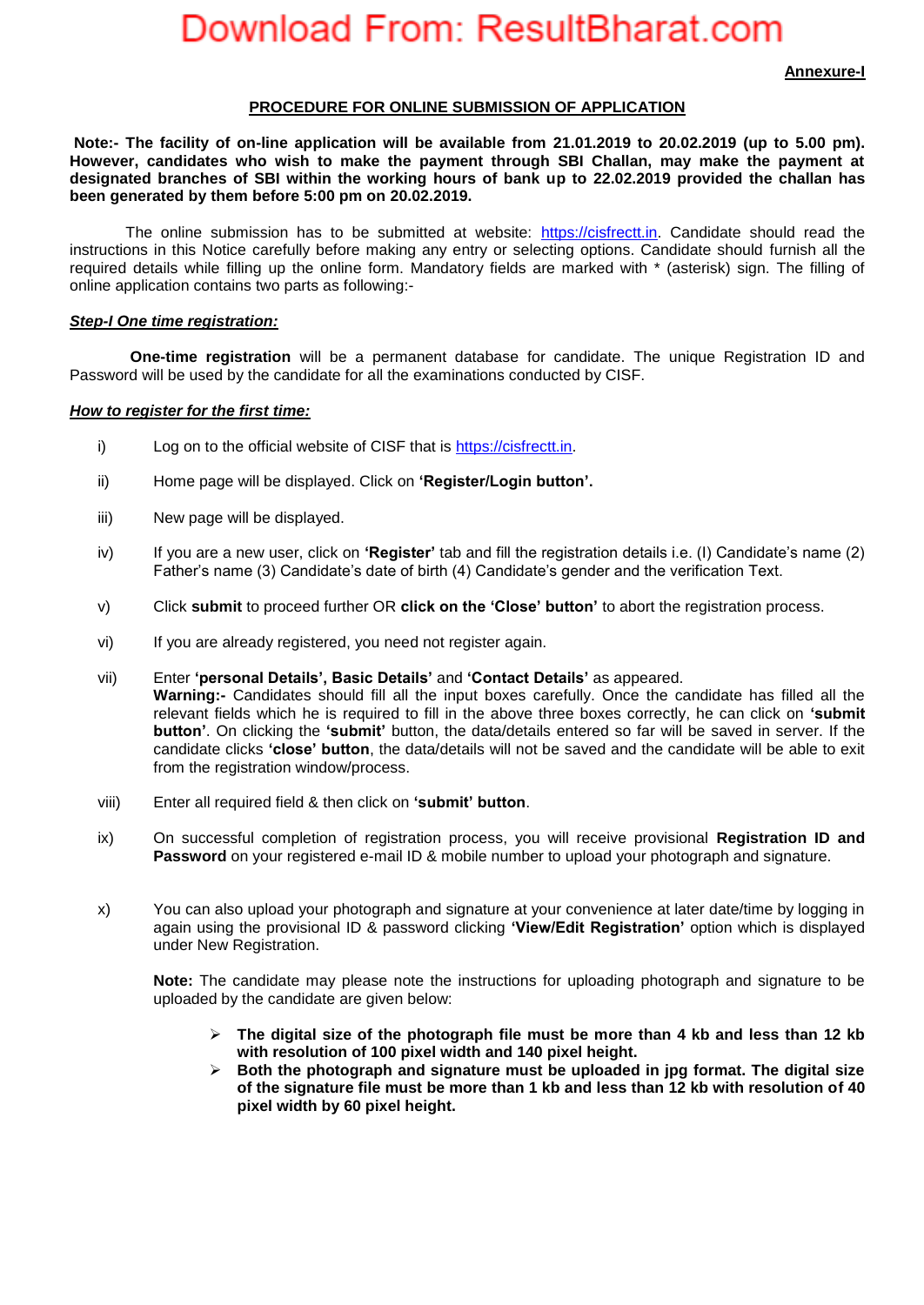### **Step-2 Application Filling procedure (Application Part)**

- (i) Registered candidate may log into the system and can proceed for application filling.
- (ii) Follow **"Apply part"** section which is mentioned at the homepage.
- (iii) Fill the essential details such as **'Registration No.", 'password'** and click **'submit'** button.
- (iv) After submitting the details, a window will be opened which will have application form. The data/details filled in by him earlier, at the time of registration process, will automatically be filled in the respective fields in the application form. The remaining empty field should be filled by the candidate. The candidates are advised to fill in the details very carefully.
- (v) Once the candidate has filled in all the required details in the application form, he will find there are two buttons at the bottom namely **'Submit & Close'**. If the candidate uses the close button, he will exit from the application form. No data/details will be saved.
- (vi) Once the application form is completely filled in, the candidate should use the **'Submit'** button which will save all the data/ details filled in by him and **'payment'** window will appear. The personnel who are exempted from payment of examination fee will automatically skip this window and will go to 'print' Option.
- (vii) Make the payment of fee either through **SBI Challan or online through Net Banking/Credit/Debit Card of any bank** by selecting fee Payment mode option. If candidate selects challan option then candidate gets a fee deposit bank challan form from the server. After getting challan form candidate should go to the nearest **State Bank of India** Branch and deposit the fee. After this candidate's formality is completed. Bank will generate MIS Report and sent it to CISF. This process takes minimum 48 hours. After 48 hours the candidate may check the status of his application.
- (viii) After completion of payment procedure, candidate may take a print out of their filled application form and retain the same with them. They will be required to submit printout of online application along with self attested documents in support of their eligibility at the time of PST.

 **\*\*\*\*\*\*\*\*\*\*\*\*\*\*\*\***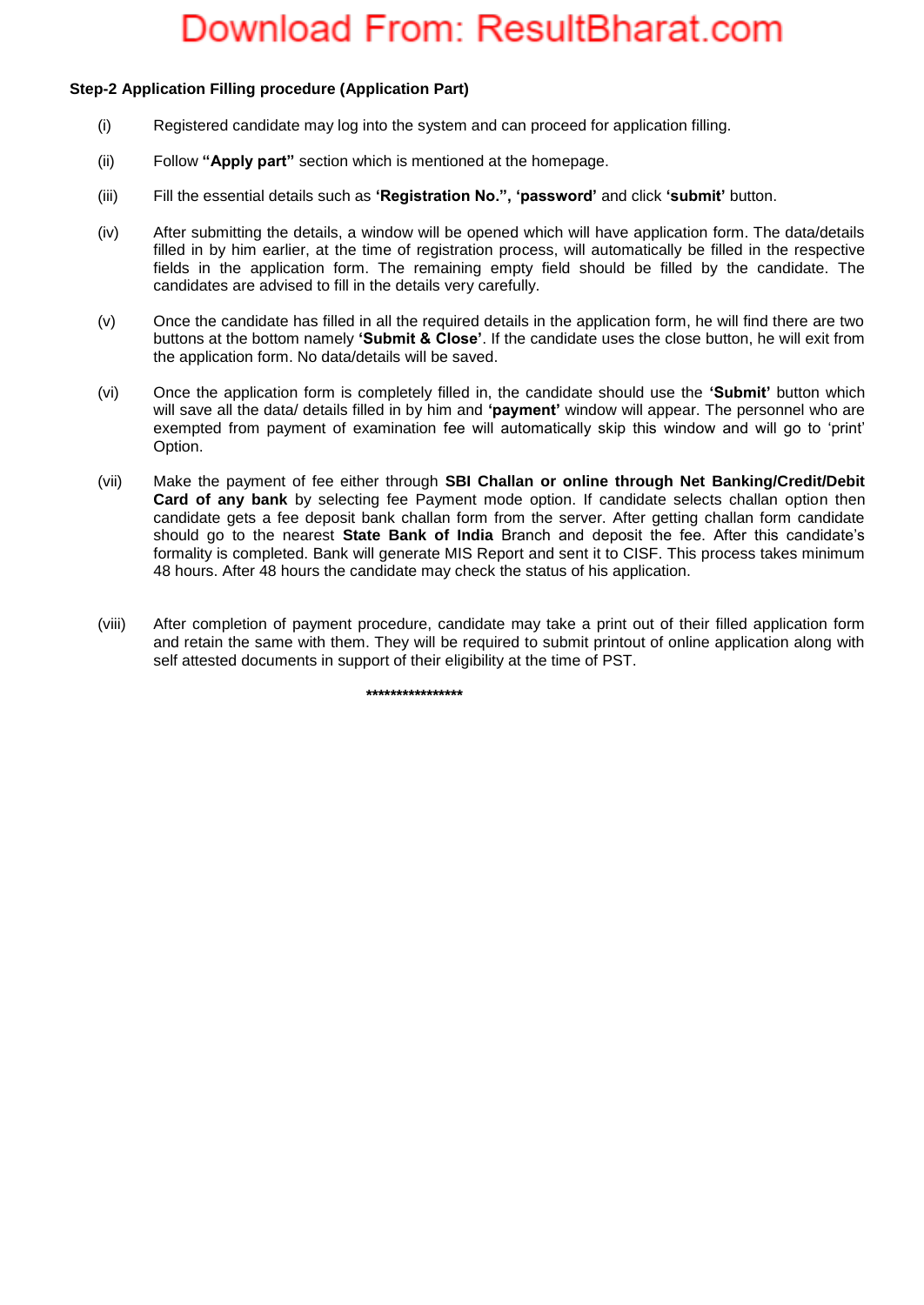**APPENDIX-'A'**

| <b>CERTIFICATE TO BE PRODUCED BY A CANDIDATE BELONGING TO SCHEDULED CASTE OR SCHEDULED TRIBE</b>                                                                                                                                                                                                                                                                                                                                                    |
|-----------------------------------------------------------------------------------------------------------------------------------------------------------------------------------------------------------------------------------------------------------------------------------------------------------------------------------------------------------------------------------------------------------------------------------------------------|
|                                                                                                                                                                                                                                                                                                                                                                                                                                                     |
|                                                                                                                                                                                                                                                                                                                                                                                                                                                     |
| Territory *                                                                                                                                                                                                                                                                                                                                                                                                                                         |
| Caste/ Scheduled Tribe * under:-                                                                                                                                                                                                                                                                                                                                                                                                                    |
| The Constitution (Scheduled Caste) order, 1950@                                                                                                                                                                                                                                                                                                                                                                                                     |
| The Constitution (Scheduled Tribes) order, 1950@                                                                                                                                                                                                                                                                                                                                                                                                    |
| The Constitution (Scheduled Castes)(Union Territories) order, 1951@                                                                                                                                                                                                                                                                                                                                                                                 |
| The Constitution(Scheduled Tribes) (Union Territories) order, 1951@                                                                                                                                                                                                                                                                                                                                                                                 |
| (As amended by the Scheduled Castes and Scheduled Tribes lists (Modification Order) 1956, the Bombay Reorganization Act,                                                                                                                                                                                                                                                                                                                            |
| 1960, the Punjab Reorganization Act, 1966, the State of Himachal Pradesh Act, 1970, the North Eastern Areas Reorganization)                                                                                                                                                                                                                                                                                                                         |
| Act, 1971, and the Scheduled Caste and Scheduled Tribes Orders (Amendment) Act 1976, the State of Mizoram Act, 1986 the                                                                                                                                                                                                                                                                                                                             |
| State of Arunachal Pradesh Act, 1986 and the Goa, Daman and Diu (Reorganization) Act, 1987)                                                                                                                                                                                                                                                                                                                                                         |
| The Constitution (Jammu & Kashmir) Scheduled Castes order, 1956@                                                                                                                                                                                                                                                                                                                                                                                    |
| The Constitution (Andaman & Nicobar Islands) Scheduled Tribes Order, 1959 as amended by the<br>Scheduled Castes and                                                                                                                                                                                                                                                                                                                                 |
| Scheduled Tribes Orders (Amendment) Act, 1976@                                                                                                                                                                                                                                                                                                                                                                                                      |
| The Constitution (Dadra and Nagar Haveli) Scheduled Castes Order, 1962@                                                                                                                                                                                                                                                                                                                                                                             |
| The Constitution (Dadra and Nagar Haveli) Scheduled Tribes Order, 1962@                                                                                                                                                                                                                                                                                                                                                                             |
| The Constitution (Pondicherry) Scheduled Castes Order, 1964@                                                                                                                                                                                                                                                                                                                                                                                        |
| The Constitution (Uttar Pradesh) Scheduled Tribes Order, 1967@                                                                                                                                                                                                                                                                                                                                                                                      |
| The Constitution (Goa, Daman and Diu) Scheduled Castes Order, 1968@                                                                                                                                                                                                                                                                                                                                                                                 |
| The Constitution (Goa, Daman and Diu) Scheduled Tribes Order, 1968@                                                                                                                                                                                                                                                                                                                                                                                 |
| The Constitution (Nagaland) Scheduled Tribes Order, 1970@                                                                                                                                                                                                                                                                                                                                                                                           |
| The Constitution (Sikkim) Scheduled Caste Order, 1978@                                                                                                                                                                                                                                                                                                                                                                                              |
| The Constitution (Sikkim) Scheduled Tribes Order, 1978@                                                                                                                                                                                                                                                                                                                                                                                             |
| The Constitution (Jammu & Kashmir) Scheduled Tribes Order, 1989@                                                                                                                                                                                                                                                                                                                                                                                    |
| The Constitution (Scheduled Castes) Order Amendment Act, 1990@                                                                                                                                                                                                                                                                                                                                                                                      |
| The Constitution (Scheduled Tribes) Orders Amendment Ordinance, 1991@                                                                                                                                                                                                                                                                                                                                                                               |
| The Constitution (Scheduled Tribes) Orders Second amendment Act, 1991@                                                                                                                                                                                                                                                                                                                                                                              |
| The Scheduled Castes and Scheduled Tribes Orders (Amendment) Act, 2002@                                                                                                                                                                                                                                                                                                                                                                             |
| The Constitution (Scheduled Castes) Orders (Amendment) Act, 2002@                                                                                                                                                                                                                                                                                                                                                                                   |
| The Constitution(Scheduled Castes and Scheduled Tribes) Orders(Amendment) Act, 2002@                                                                                                                                                                                                                                                                                                                                                                |
| The Constitution(Scheduled Castes) Orders (Second Amendment) Act, 2002 @                                                                                                                                                                                                                                                                                                                                                                            |
|                                                                                                                                                                                                                                                                                                                                                                                                                                                     |
| 2. Applicable in the case of Scheduled Castes/Scheduled Tribes persons who have migrated from one State/Union<br>Territory Administration to another.                                                                                                                                                                                                                                                                                               |
| This certificate is issued on the basis of the Scheduled Caste/Scheduled Tribes Certificate issued to Shri/Smt                                                                                                                                                                                                                                                                                                                                      |
| Shri/Smt./Kumari<br>$\star$<br>of<br><b>Father/Mother</b><br>of<br>village/Town<br>in.                                                                                                                                                                                                                                                                                                                                                              |
| of the State/UT*___________ who belongs to the __________________________________<br>District/Division*                                                                                                                                                                                                                                                                                                                                             |
| Caste/Tribes* which is recognised as a SC/ST* in the State/Union Territory* ________________ issued by the                                                                                                                                                                                                                                                                                                                                          |
| (name of the prescribed issuing authority) vide their No.                                                                                                                                                                                                                                                                                                                                                                                           |
| dated                                                                                                                                                                                                                                                                                                                                                                                                                                               |
| Shri/Shrimati/Kumari*<br>or his/her* family ordinarily<br>℅<br>3<br>and<br>reside(s)<br>in                                                                                                                                                                                                                                                                                                                                                          |
| Village/Town*_________________<br>$\bullet$ of $\bullet$ and $\bullet$ and $\bullet$ and $\bullet$ and $\bullet$ and $\bullet$ and $\bullet$ and $\bullet$ and $\bullet$ and $\bullet$ and $\bullet$ and $\bullet$ and $\bullet$ and $\bullet$ and $\bullet$ and $\bullet$ and $\bullet$ and $\bullet$ and $\bullet$ and $\bullet$ and $\bullet$ and $\bullet$ and $\bullet$ and $\bullet$ a<br>District/Division* of the State/Union Territory* of |
|                                                                                                                                                                                                                                                                                                                                                                                                                                                     |

| Place | <b>Signature</b>              |
|-------|-------------------------------|
|       | <b>State/Union Territory*</b> |
|       | ** Designation_               |

**Date\_\_\_\_\_\_\_\_\_\_\_\_\_\_**

**\*** Please delete the words which are not applicable.

**@ Please quote specific Presidential order.**

**% Delete the paragraph which is not applicable.** 

NOTE : The terms 'ordinarily' reside(s) used here will have the same meaning as in Section 20 of the Representation of the People Act, 1950.

\*\* List of authorities empowered to issue Scheduled Caste/Scheduled Tribe/OBC Certificates.

1. District Magistrate/Additional District Magistrate/Collector/Deputy Commissioner/ Additional Deputy Commissioner/Dy. Collector/1<sup>st</sup> Class Stipendiary Magistrate/ + Sub Divisional Magistrate/Extra-Assistant Commissioner/Taluka Magistrate/Executive Magistrate.(+not below the rank of 1<sup>st</sup> Class Stipendiary Magistrate). 2. Chief Presidency Magistrate/Additional Chief Presidency Magistrate/Presidency Magistrate.

3. Revenue Officers not below the rank of Tehsildar.

11. Sub-Divisional Officers of the area where the candidate and/or his family normally resides.

**Note:** ST candidates belonging to Tamil Nadu State should submit caste certificate **ONLY FROM THE REVENUE DIVISION OFFICER.**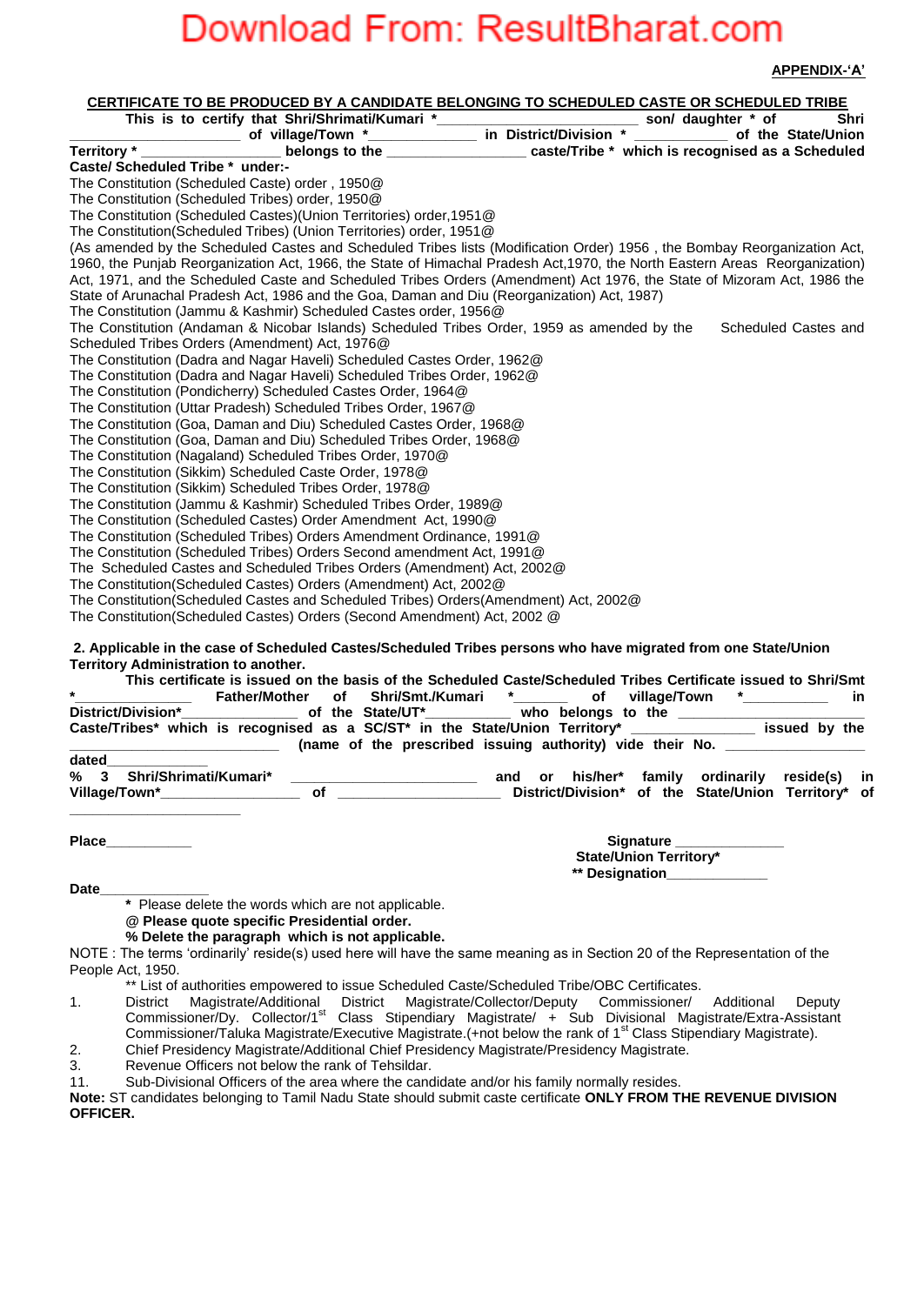**APPENDIX-B**

#### **FORM OF CERTIFICATE TO BE PRODUCED BY A CANDIDATE BELONGING TO OTHER BACKWARD CLASSES**

| This is to certify that Shri/Shrimati/Kumar* _____________<br>of village/Town*                               | son/ daughter* of Shri<br>in District/Division*<br>of the<br>$\mathcal{L}^{\text{max}}_{\text{max}}$ .                          |  |
|--------------------------------------------------------------------------------------------------------------|---------------------------------------------------------------------------------------------------------------------------------|--|
| State/Union Territory*                                                                                       |                                                                                                                                 |  |
| backward class under:                                                                                        |                                                                                                                                 |  |
|                                                                                                              | @ Govt. of India, Ministry of Welfare Resolution No. 12011/68/93-BCC (C) dated the 10 <sup>th</sup> Sep,1993, published in the  |  |
| Gazette of India Extraordinary Part I Section 1 No.186 dated 13 <sup>th</sup> Sep, 1993                      |                                                                                                                                 |  |
|                                                                                                              | @Govt. of India, Ministry of Welfare Resolution No. 12011/9/94-BCC dated 19-10-94 published in the Gazette of India             |  |
| Extraordinary Part I Section 1 No. 163 dated 20-10-94.                                                       |                                                                                                                                 |  |
| India Extraordinary Part I Section 1 No.88 dated 25 <sup>th</sup> May, 1995                                  | @Govt. of India, Ministry of Welfare Resolution No. 12011/7/95-BCC dated 24 <sup>th</sup> May, 1995 Published in the Gazette of |  |
|                                                                                                              | @Govt. of India, Ministry of Welfare Resolution No. 12011/96/94-BCC dated 9 <sup>th</sup> March, 1996 published in The Gazette  |  |
| of India extraordinary Part I Section 1 No. 60 dated 11-3-1996.                                              |                                                                                                                                 |  |
|                                                                                                              | @Govt. of India, Ministry of Welfare Resolution No. 12011/44/96-BCC dated 6 <sup>th</sup> Dec, 1996 published in the Gazette of |  |
| India extraordinary Part I Section 1 No.210 dated 11-12-1996.                                                |                                                                                                                                 |  |
|                                                                                                              | @Govt. of India, Ministry of Welfare Resolution No. 12011/13/97-BCC dated 3-12-97 published in the Gazette of India             |  |
| extraordinary Part I Section 1 No. 239 dated 17-12-97                                                        | @Govt. of India, Ministry of Welfare Resolution No.12011/99/94-BCC dated 11 <sup>th</sup> Dec 97 published in the Gazette of    |  |
| India extraordinary Part I Section 1 No. No. 236 dated 12-12-97                                              |                                                                                                                                 |  |
|                                                                                                              | @Govt. of India, Ministry of Welfare Resolution No. 12011/68/98-BCC dated 27 <sup>th</sup> Oct, 1999 published in the Gazette   |  |
| of India extraordinary Part I Section 1 No. 241 dated 27-10-1999.                                            |                                                                                                                                 |  |
|                                                                                                              | @Govt. of India, Ministry of Social Justice & Empowerment Resolution No. 12011/88/98-BCC dated 6 <sup>th</sup> Dec, 1999        |  |
| published in the Gazette of India extraordinary Part I Section 1 No. 270 dated $6th$ Dec, 1999.              |                                                                                                                                 |  |
| published in the Gazette of India extraordinary Part I Section 1 No. 71 dated 4 <sup>th</sup> April, 2000.   | @Govt. of India, Ministry of Social Justice & Empowerment Resolution No. 12011/36/99-BCC dated 4 <sup>th</sup> April, 2000      |  |
|                                                                                                              | @Govt. of India, Ministry of Social Justice & Empowerment Resolution No. 12011/44/99-BCC dated 21 <sup>st</sup> , Sept. 2000    |  |
| published in the Gazette of India Extra ordinary Part I Section 1 No. 210 dated 21 <sup>st</sup> Sept, 2000. |                                                                                                                                 |  |
|                                                                                                              | @Govt. of India, Ministry of Social Justice & Empowerment Resolution No. 12015/9/2000-BCC dated 6 <sup>th</sup> Sep 2001        |  |
| published in the Gazette of India Extra Ordinary Part I Section 1 No. 246 dated 6 <sup>th</sup> Sep, 2001.   |                                                                                                                                 |  |
|                                                                                                              | @Govt. of India, Ministry of Social Justice & Empowerment Resolution No. 12011/1/2001-BCC dated 19-6-2003                       |  |
| published in the Gazette of India Extraordinary, Part I, Section I No.151 dated 20-6-2003.                   |                                                                                                                                 |  |
|                                                                                                              | @Govt. of India, Ministry of Social Justice & Empowerment Resolution No.12011/4/2002-BCC dated 13-01-2004                       |  |
| published in the Gazette of India Extraordinary, Part I, Section I, No.9 dated 13-01-2004.                   |                                                                                                                                 |  |
|                                                                                                              | @Govt. of India, Ministry of Social Justice & Empowerment Resolution No.12011/9/2004-BCC dated 16-01-2006                       |  |
| published in the Gazette of India Extraordinary, Part I, Section I, No.10 dated 16-01-2006.                  |                                                                                                                                 |  |
|                                                                                                              | @Govt. of India, Ministry of Social Justice & Empowerment Resolution No.12011/14/2004-BCC dated 12-03-2007                      |  |
| published in the Gazette of India Extraordinary, Part I, Section I, No.67 dated 12-03-2007.                  |                                                                                                                                 |  |
| $\sim$ $\sim$ $\sim$ $\sim$ $\sim$ $\sim$                                                                    |                                                                                                                                 |  |

Shri/Smt/Kumari\* \_\_\_\_\_\_\_\_\_\_\_\_\_\_\_\_\_\_\_\_\_\_\_\_\_\_\_\_ and/or\* his/her\* family ordinarily reside(s) in Village/Town\*\_\_\_\_\_\_\_\_\_\_\_\_\_\_\_\_\_\_ of \_\_\_\_\_\_\_\_\_\_\_\_\_\_\_\_\_\_\_\_\_ District/Division\* of the State/Union Territory \*of \_\_\_\_\_\_\_\_\_\_\_\_\_\_\_\_\_\_\_\_\_\_

This is also to certify that he/she\* does not belong to the persons/Sections\* (Creamy layer) mentioned in column 3 of the Schedule to the Govt of India, Department of Personnel & Training OM No. 36012/22/93-Estt(SCT) dated 8-9-93, OM No.36033/3/2004-Estt.(res) dated 9-3-2004 and OM 36033/3/2004-Estt.(Res) dated 14-10-2008.

Date\_\_\_\_\_\_\_\_\_\_\_\_\_\_ (With seal of Office)

 Signature \_\_\_\_\_\_\_\_\_\_\_\_\_\_ Place\_\_\_\_\_\_\_\_\_\_\_\_\_\_\_ \*\* Designation\_\_\_\_\_\_\_\_\_\_\_\_\_

\*Please delete the words which are not applicable.

NOTE : The terms 'ordinarily' reside(s) used here will have the same meaning as in Section 20 of the Representation of the People Act, 1950.

\*\* List of Authorities empowered to issue Other Backward Classes certificate will be the same as those empowered to issue Scheduled Caste/Scheduled Tribe Certificates.

@ Strike out whichever is not applicable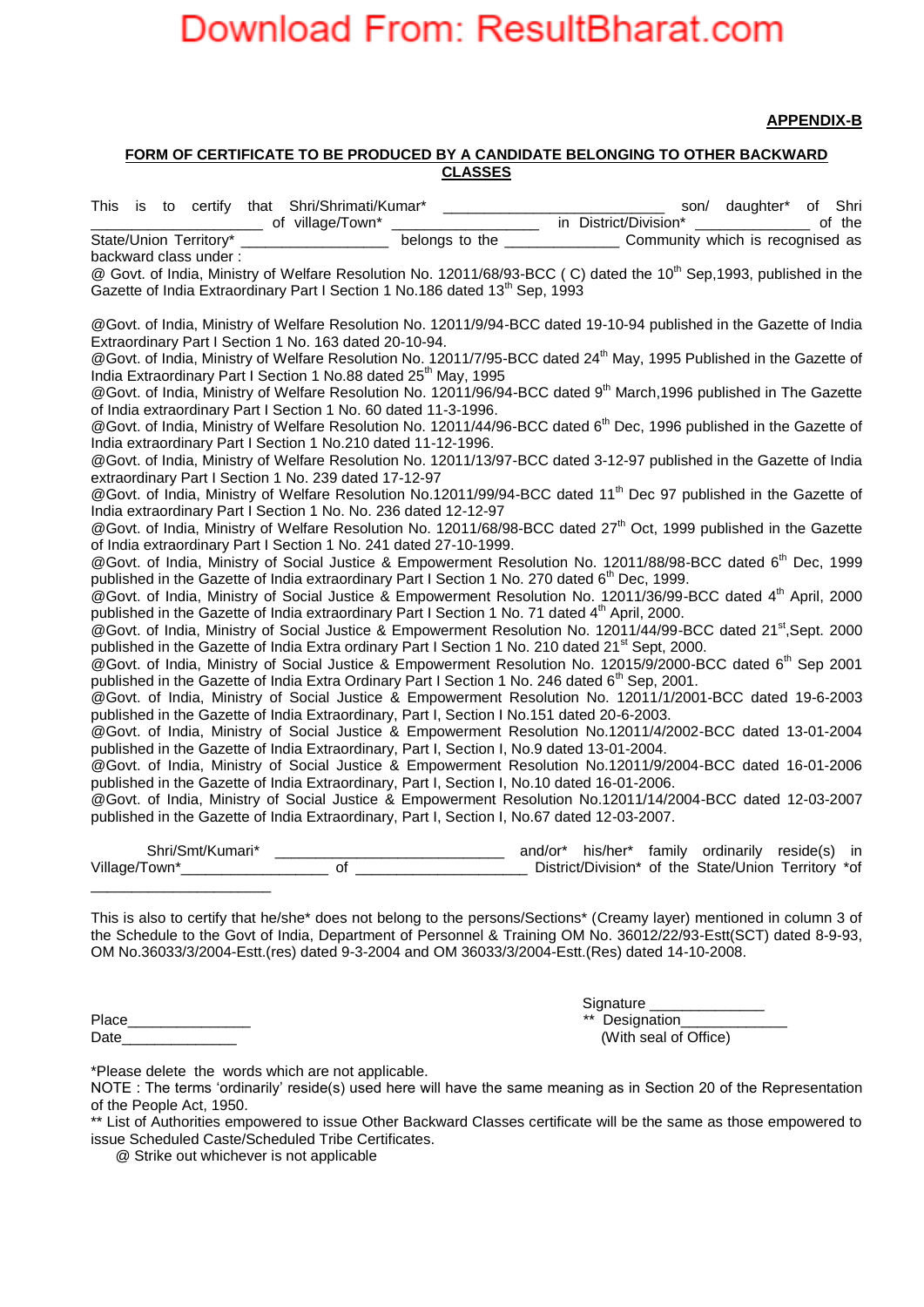### **APPENDIX-C**

### **FORM OF CERTIFICATE TO BE SUBMITTED BY THEOSE CANDIDATES THOSE WHO INTEND TO AVAIL RELAXATION IN HEIGHT OR CHEST MEASUREMENT**

| <i>:</i> ertified             | that Shri/Kumari | Son/Daughter              | ot | Shri    |    |
|-------------------------------|------------------|---------------------------|----|---------|----|
| permanent resident of Village |                  | <sup>-</sup> ehsil/Taluka |    | Jistric | Οt |
| 3tate                         |                  |                           |    |         |    |

2. It is further certified that :

- Residents of entire area mentioned above are considered as (Garhwalis, Kumaonis, Gorkhas, Dogras and Marathas) for relaxation in height and chest measurement for recruitment in the Para Military Forces of the Union of India.
- He belongs to Sikkim, Nagaland, Arunachal Pradesh, Manipur, Tripura, Mizoram, Meghalaya, Assam, Himachal Pradesh and Jammu and Kashmir States and is considered for relaxation in height and Chest measurement for recruitment in the Para Military Forces of the Union of India.
- He belongs to ……………………….Tribal community and is considered for relaxation in height and chest measurement for recruitment in the Para Military Forces of the Union of India.

**Signature** Magistrate/Sub-Divisional Magistrate/Tehsildar

Place : Dated :

*Delete whichever is not applicable*

**APPENDIX-D**

### **FORM OF CERTIFICATE TO BE SUBMITTED BY EMPLOYEES OF GOVERNMENT DEPARTMENTS/UNDERTAKINGS INCLUDING CISF PERSONNEL**

**-----------------------------------------------------------------------------------------------------------------------------------------------------**

"Certified that the Department/Office has no objection in permitting Shri for applying to the post of **Example 1** in CISF. It is further certified that Shri \_\_\_\_\_\_\_\_\_\_\_\_\_\_\_\_\_ has not been awarded with any punishment (Major/Minor) till date and that his performance throughout his service in this Department/Office has been above **"AVERAGE"**.

> **Signature**  Name & Rank of Head of Office/ Controlling Officer/Unit Commander

Date :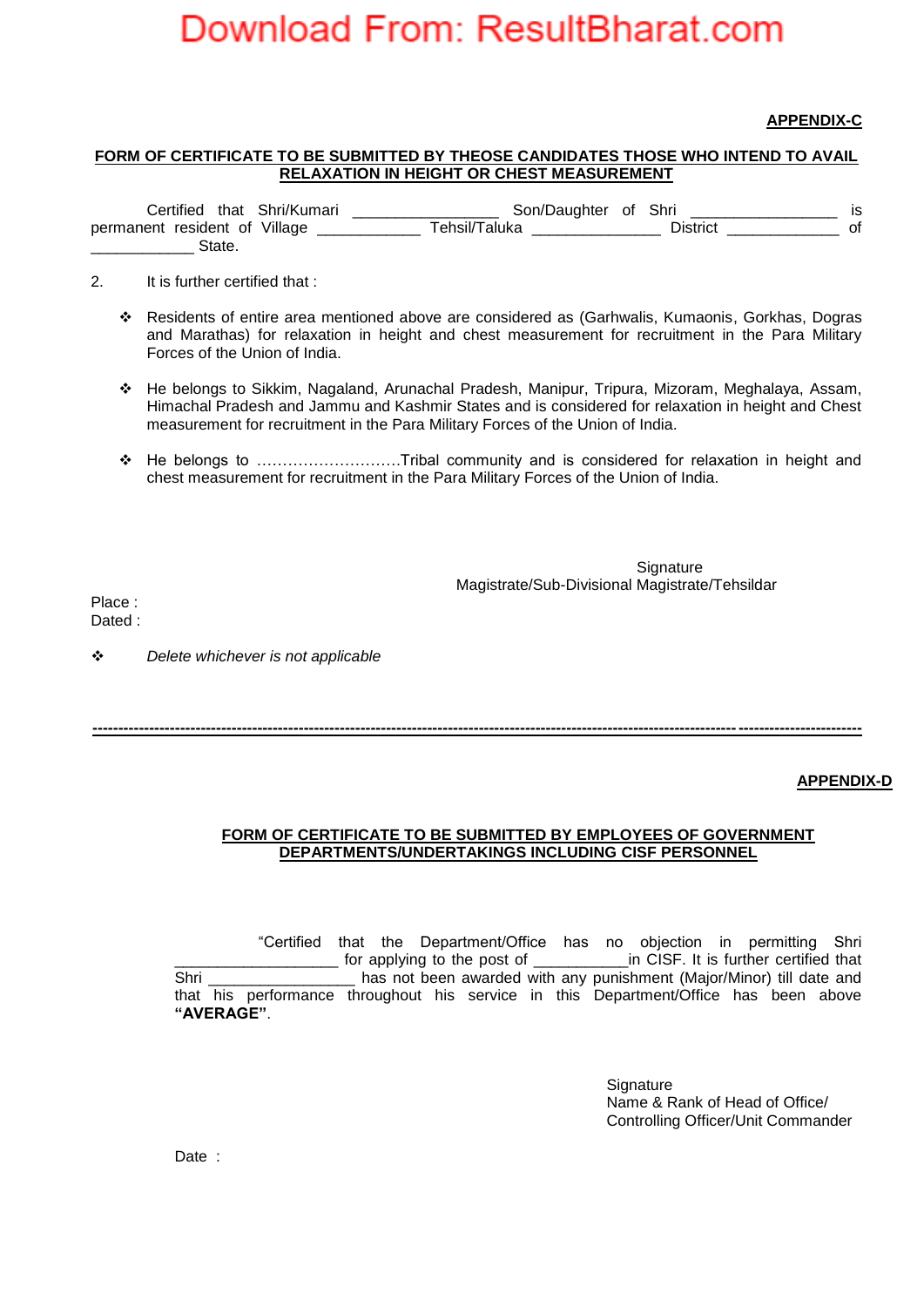**APPENDIX-E**

#### **FORM OF UNDERTAKING TO BE GIVEN BY CANDIDATES APPLYING FOR CIVIL POSTS UNDER EX-SERVICEMEN CATEGORY**

I understand that, if selected on the basis of the recruitment/examination to which this application relates, my appointment will be subject to my producing documentary evidence to the satisfaction of the Appointing Authority that I have been duly released/retired/discharged from the Armed Forces and that I am entitled to the benefits admissible to ex-servicemen in terms of the Ex-servicemen (Re-employment in Central Civil Services and Posts) Rules, 1979, as amended from time to time.

2. I also understand that I shall not be eligible to be appointed to a vacancy reserved for Ex-servicemen in regard to the recruitment covered by this examination, if I have at any time prior to such appointment, secured any employment on the civil side (including Public Sector Undertakings, Autonomous Bodies/Statutory Bodies, Nationalized Banks, etc.), by availing of the concession of reservation of vacancies admissible to Exservicemen.

Place : Name: Name: Name: Name: Name: Name: Name: Name: Name: Name: Name: Name: Name: Name: Name: Name: Name: Name: Name: Name: Name: Name: Name: Name: Name: Name: Name: Name: Name: Name: Name: Name: Name: Name: Name: Name Date :

Signature of Candidate

-----------------------------------------------------------------------------------------------------------------------------------------------------

**APPENDIX-F**

### **PRO FORMA OF CERTIFICATE FOR EMPLOYED OFFICIALS APPLYING AGAINST THE EX-SERVICEMEN QUOTA**

I hereby, with the information available, certify that Shri-------------------------------------------------No------------ -----------Rank-----------------would complete prescribed period of appointment on --------------------

Place: Signature Signature (September 2018) and the set of the Signature of Signature Signature (Signature of the Signature of the Signature of the Signature of the Signature of the Signature of the Signature of the Signat Date: Commanding Officer

Office Seal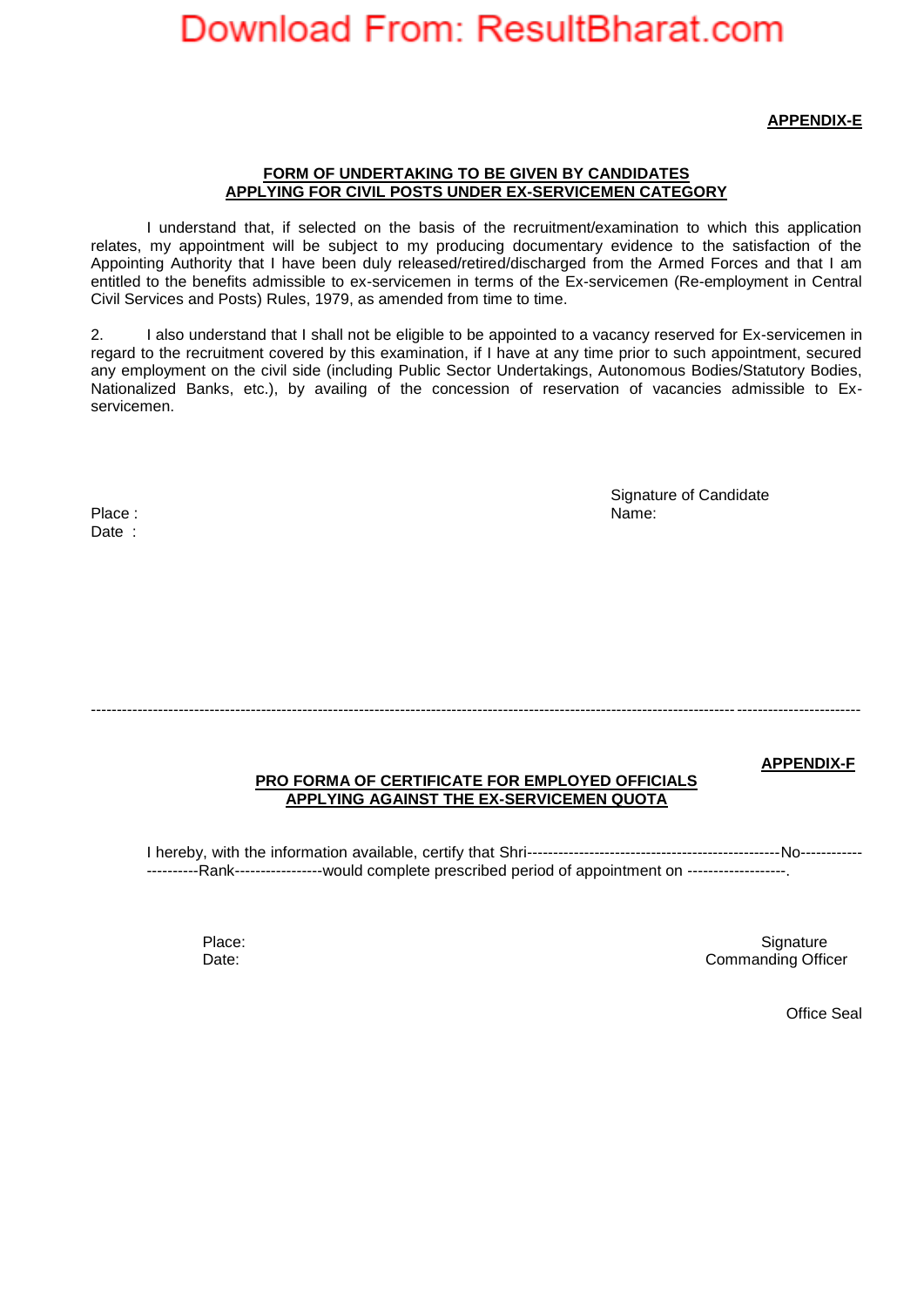## **APPENDIX-G**

Office of the Sarpanch/Numberdar/Naib Tehsildar,------------------------

Photograph

## **IDENTITY CERTIFICATE FOR WEST PAKISTANI REFUGEE RESIDING IN THE STATE OF JAMMU AND KASHMIR**

|                        | This is to certify that Shri/Ms./Smt.                                            | S/o, D/o, W/o Shri |                     |
|------------------------|----------------------------------------------------------------------------------|--------------------|---------------------|
| formerly a resident of |                                                                                  |                    |                     |
| village                | Tehsil                                                                           | <b>District</b>    | of undivided        |
|                        | India (now Pakistan) presently residing at H No.                                 | Street/Lane        |                     |
| No.                    | Mohalla                                                                          | Village            |                     |
| Tehsil                 | <b>District</b>                                                                  |                    | is a West Pakistani |
|                        | Refugee after baying migrated from Pakistan during the Indo-Pak Conflict of 1947 |                    |                     |

Refugee after having migrated from Pakistan during the Indo-Pak Conflict of 1947.

Sarpanch/Numberdar/Naib Tehsildar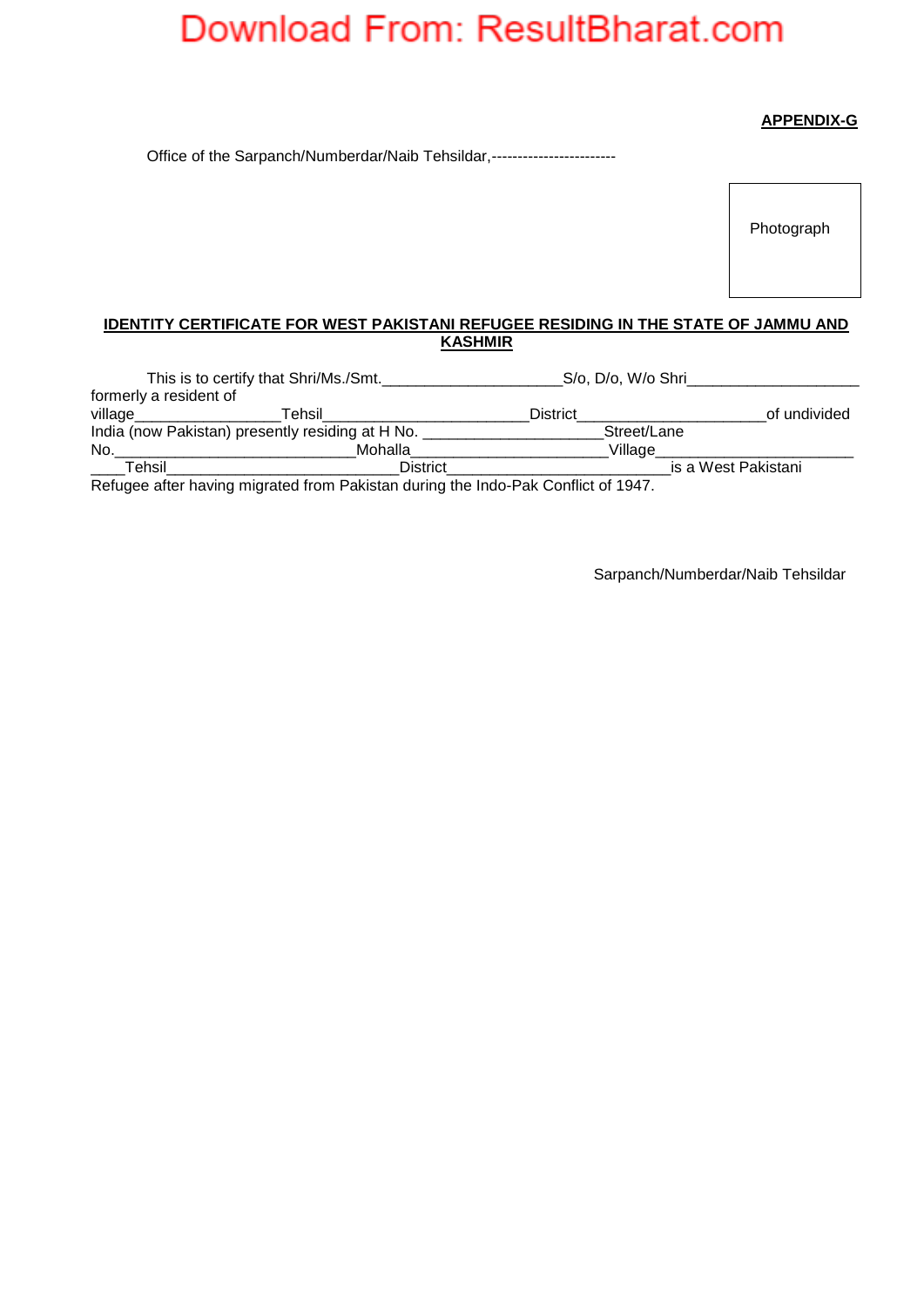**APPENDIX – 'H'**

### **FORM OF APPEAL AGAINST MEDICAL UNFITNESS**

From,

Name…………………………….. Roll No………………………….

To,

The ………………………………. ……………………………………

Subject: **APPEAL AGAINST MEDICAL UNFITNESS FOR RECRUITMENT OF HEAD CONSTABLE/MINISTERIAL IN CISF FOR THE YEAR 2018.**

Sir,

I was medically examined on…………………..at…………………..(Centre) for recruitment of Head Constable/Ministerial in CISF for the year 2018 conducted by CISF where I have been declared medically unfit on account of :-

2. I have got myself medically examined from medical practitioner (Dr.)……………………………………… who has found me medically fit for the above post. I enclose the prescribed certificate from the aforesaid doctor who has declared me medically fit. I also enclose a Demand Draft of Rs. 25/- as fee for my review medical examination by the medical board of CISF.

- 3. Certified that all documents as per check list have been attached.
- 4. I, therefore, request for my review medical examination for recruitment of Head Constable/Ministerial in CISF for the year 2018.

#### **CHECK LIST**

i) Medical Fitness certificate duly signed by the Medical Practitioner with seal in (Appendix- 'I'). Certificate in other format will be rejected.

ii) Demand draft of Rs. 25/- in favour of ………………………………………………………………………………… ……………………………………………………………………………………………………………………… ………………………………………………………………………………………………………………..…(Ad dress as mentioned in rejection slip communicating medical unfitness). Drafts payable at the place other than as mentioned in the same will be rejected.

- iii) Candidates are advised to affix stamp of Rs. 26/- if they desire that call letter for review medical examination is to be sent by speed post. The department will not accept responsibility for postal delay.
- iv) Copy of the Initial Medical Examination (unfit) report.

Yours faithfully,

Signature……………….. Name……………………. Roll No………………….. Address…………………..